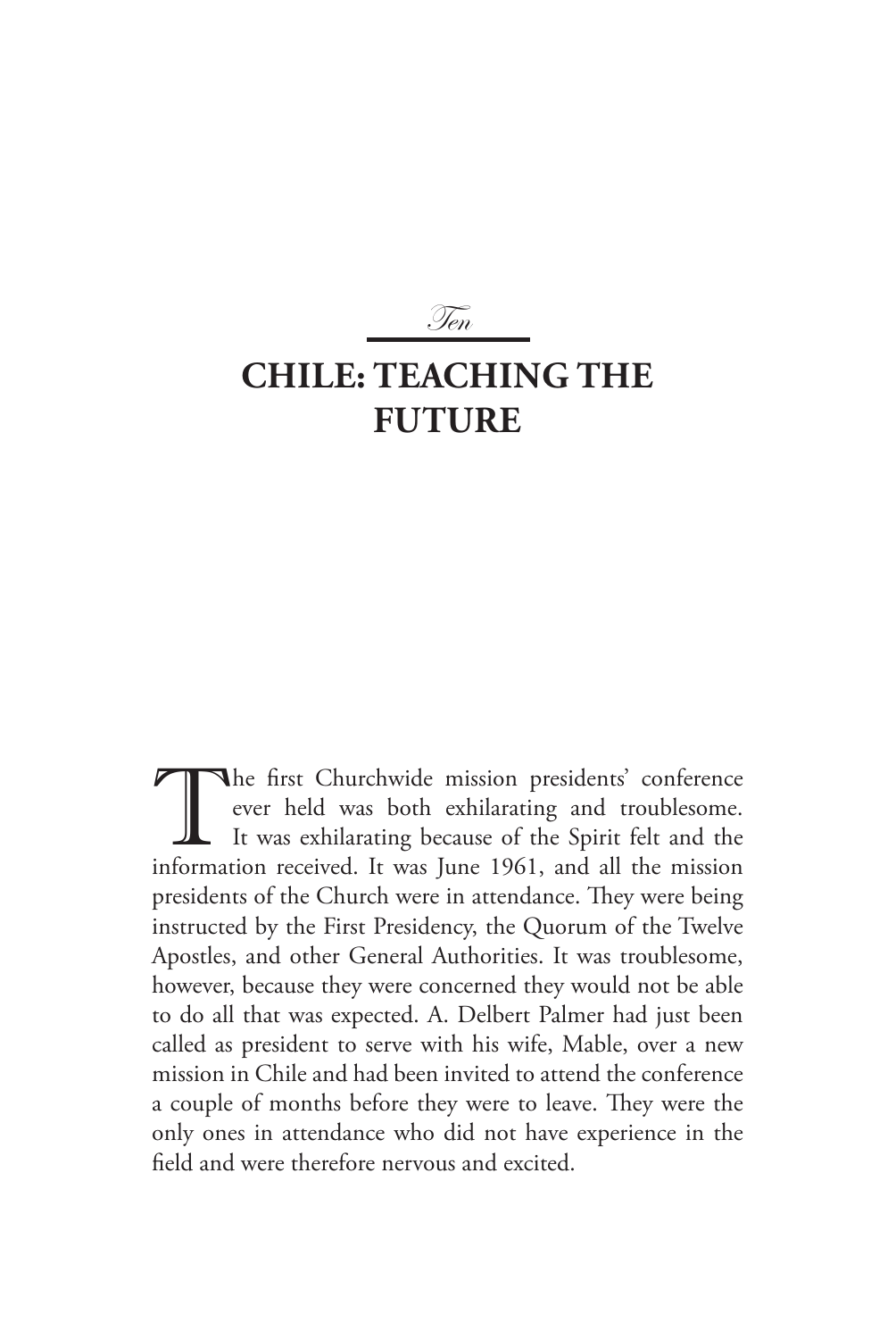Their attendance at the conference gave the Palmers the chance to meet with the other mission presidents serving in South America. Hearing of the successes and failures of Presidents Bangerter, Snelgrove, Fyans, and Sharp was reassuring. Visiting with President Sharp, who presided over the Andes Mission, was enlightening. Talking to Elder A. Theodore Tuttle, who was taking over as president of the South American missions, was invigorating. President and Sister Palmer began to realize they were going to South America at a special time in the history of the Church when growth and development were going to occur. They looked forward to the experience of working with missionaries and members, and they were excited about the possibility of the Church developing in a way that was not anticipated when President Palmer was a missionary in

Argentina some twenty years earlier.

But then something unexpected happened. This challenge would shape the Palmers' experience in Chile and the rest of their lives. Shortly after the mission presidents' conference, they met with the First Presidency on June 26, 1961, to be set apart, though they



President and Sister Palmer

would not be in Chile until the end of September. In that meeting President Henry D. Moyle suggested that in addition to supervising the proselyting missionaries and member organizations, they should look for ways the Church could help the country in general. President Moyle had already been thinking of how that could be done and suggested they focus on the possibility of organizing Church-operated schools. He asked the Palmers to stop in Mexico on their way to Chile and spend some time with Dan Taylor, who headed the Church schools in Mexico, and see how the schools were operating.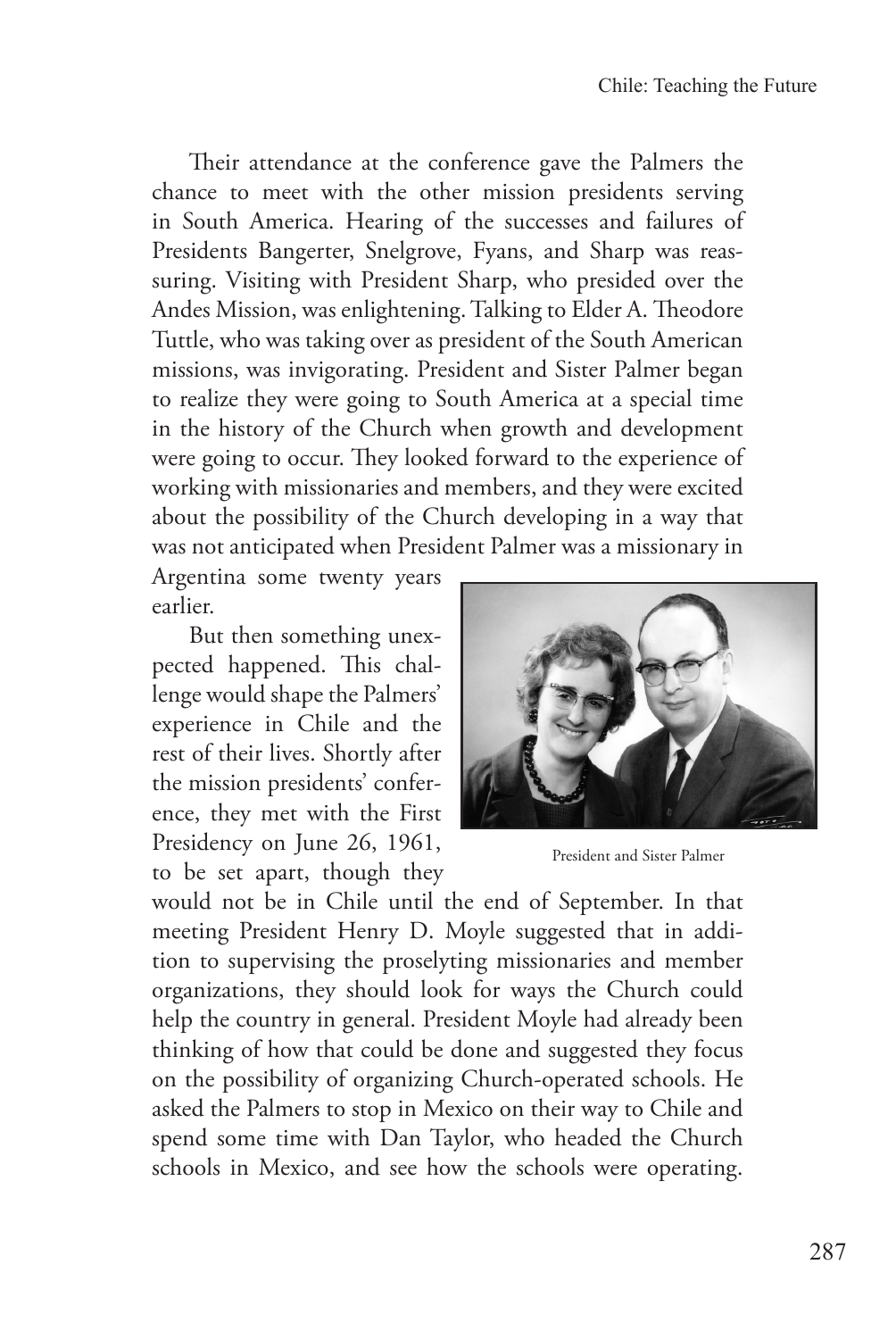President Moyle's idea was that the Church would begin the school system in one country of South America, and, if successful, schools could then be opened in other countries where the need was great. Although this suggestion was also given to the other mission presidents, President Moyle believed the first schools in South America should be in Chile.<sup>1</sup>

President and Sister Palmer were shocked. They were already concerned about all that would be required to organize and administer a new mission. Now they were being asked to look into organizing a school system that would be the prototype for the rest of South America. They were concerned. Neither of them was an educator, and they had limited understanding of how a school should run and function. President Palmer was not a teacher but a businessman whose company made heating systems for large buildings, such as schools. But they were willing to trust in the Lord and do what was asked. They visited Mexico and saw schools that had been functioning for several years under the direction of the Church. In the end, schools were opened in Chile that not only had full certification from the Chilean government but also had the respect and admiration of nonmember Chileans for many years.

## A Brief History

There is something special about Chile. People feel it when they enter the country. Perhaps it is the incredible beauty of a nation that extends some three thousand miles down the Pacific coast, with the ocean on one side and the majestic Andes on the other. Perhaps it is the beauty of that valley, which produces an amazing array of fruits and vegetables with a quality and sweetness seldom equaled. For most visitors, however, the

<sup>1.</sup> For a description of the conversation, see A. Delbert Palmer, interview by Gordon Irving, 1973, 25, James Moyle Oral History Program, Church History Library, Salt Lake City. Most of the personal information about the Palmers comes from this interview and the autobiography of Mable entitled Mable Johansen Palmer: *My Life's Adventure* (Lethbridge, Canada: privately published, 1998).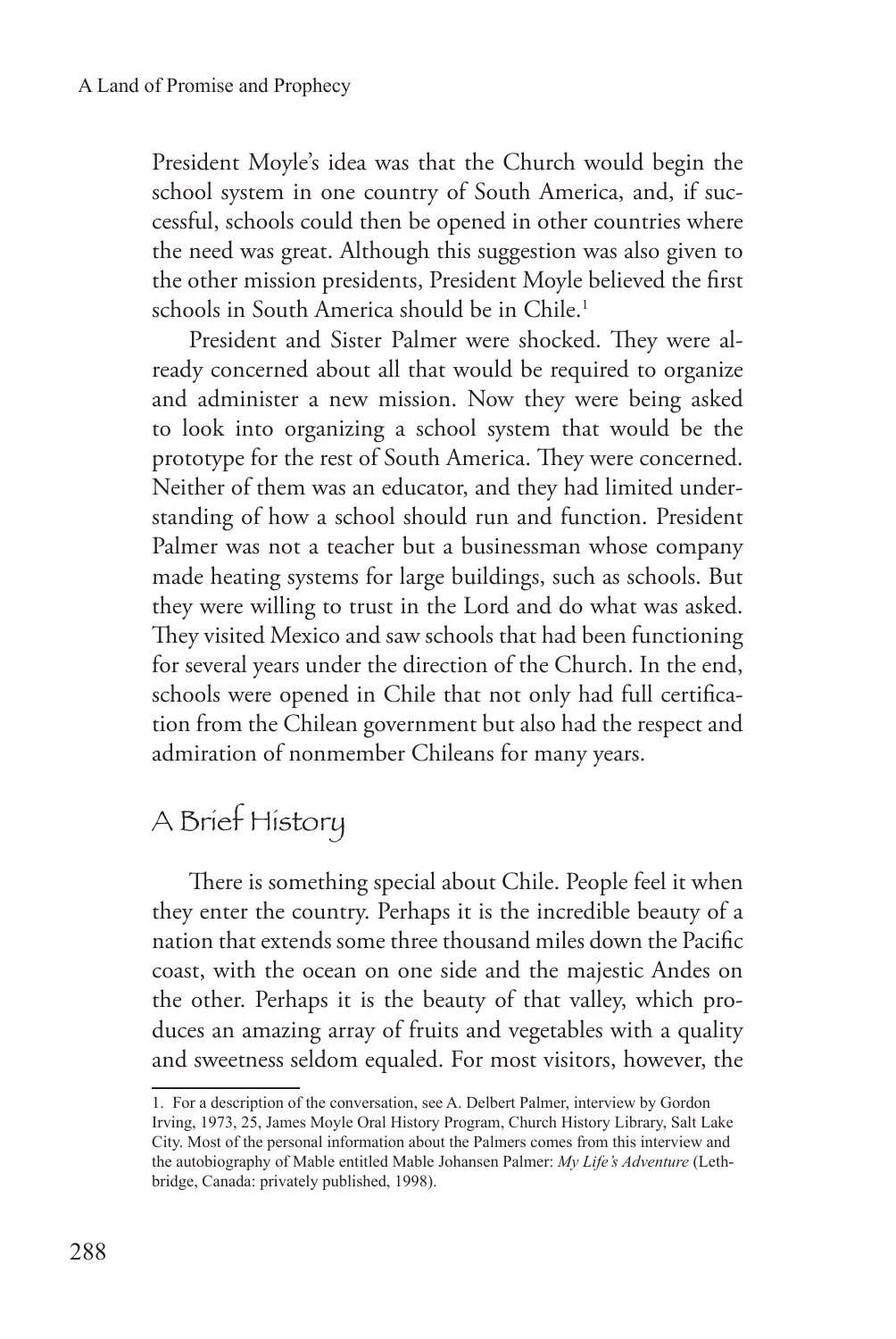feeling comes from the people. The population of primarily southern European immigrants, some of whom mixed with the indigenous population, gives the Chileans a subtle beauty. Many Chileans have struggled with poverty and challenges but have done so with a sense of pride and goodness that makes them pleasant and kind.

Their political and economic history has been one of constant tension. Though Chile was not a place of importance in the Spanish American empire because it did not have much gold or silver, the people who settled the region developed a sense of pride and independence that has continued to the present. When independence from Spain finally came in 1817 under the direction of Bernardo O'Higgins, and with the help of troops from Argentina under the direction of José Francisco de San Martín, the country went through minimal social change. The controlling elite of the country did not want a social revolution; they wanted political freedom, which they got. The constitution of 1822 gave token recognition to the ideas of liberty and freedom while incorporating strong provisions to protect the rights of the few elites who were controlling the destiny of the country. The economic and social results of this protection endured, and the country was dominated by a small group of elites who controlled the land and wealth while the majority of the country was destined to poverty. Conservative governments also made sure the Catholic Church maintained its position and role as the symbol of spirituality in the country. This designation restricted and hampered the advancement of Protestant religions for many years.<sup>2</sup>

Political stability was maintained with only occasional clashes between opposing groups. One such conflict occurred in 1851, at the very time Elder Parley P. Pratt was in Chile attempting to establish The Church of Jesus Christ of Latter-day

<sup>2.</sup> Brian Loveman, *Chile: The Legacy of Hispanic Capitalism*, 2nd ed. (New York:

Oxford University Press, 1988), 119, 124, 219. For a study of the evolution of the Chilean constitution, see Pablo Rolando Cristoffanini, *Dominación y legitimidad politica en Hispanoamérica* (Aarhus, Denmark: Aarhus University Press, 1991).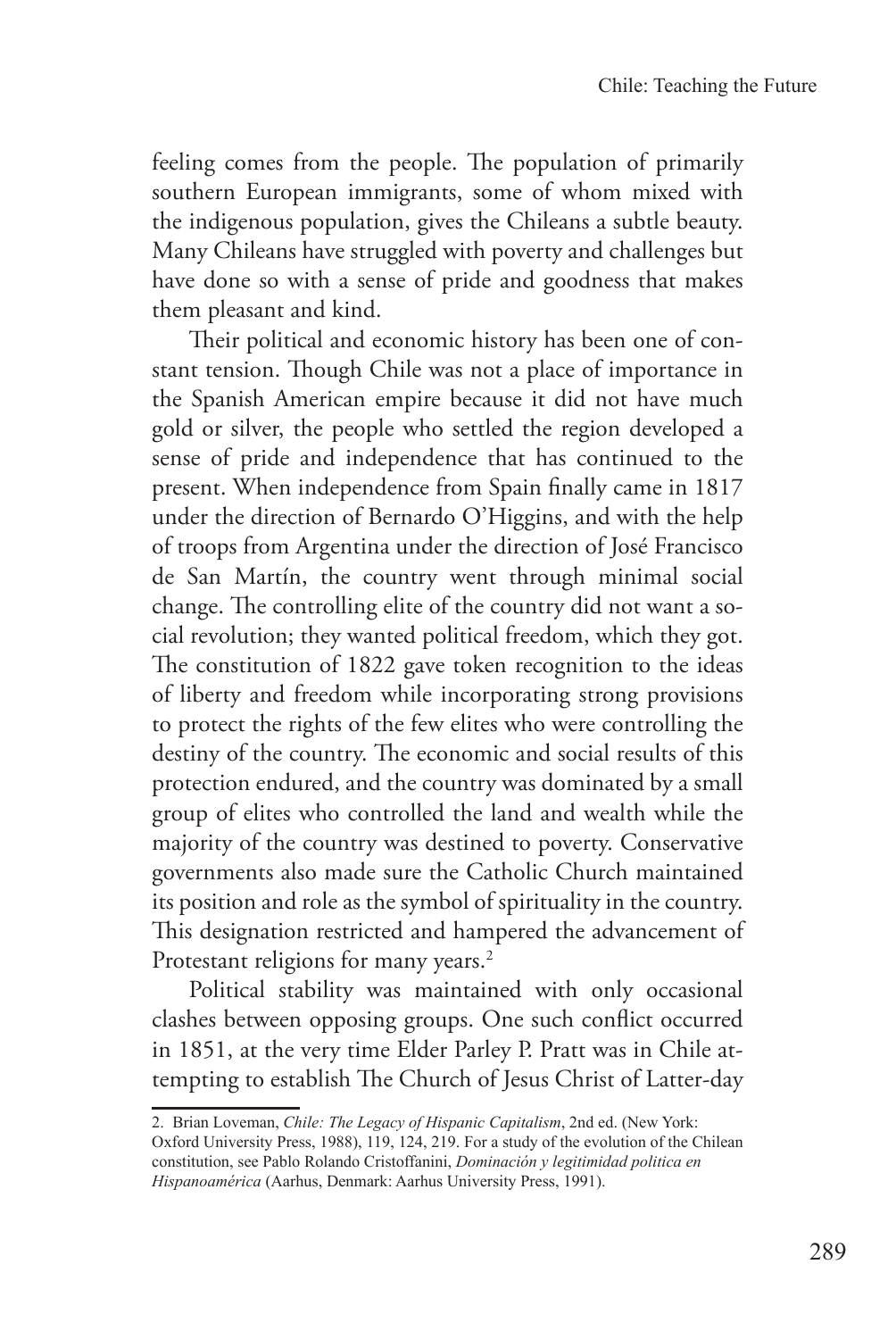Saints. It was not until the 1920s, when more liberal groups gained power, that a republican form of government was established and a new constitution accepted. This constitution limited the role of the Catholic Church, and religious freedom became a reality in Chile.

Even though the first attempt to introduce the Church in Chile was in 1851, the actual establishment occurred over one hundred years later, after missions had already been opened in four other countries of South America. Before this time, limited missionary work was done by two different groups. First, American members of the Church, who were transferred to the country to work for American companies or the U.S. government, would talk about the Church to friends and colleagues. Second, because of visa problems, American missionaries were occasionally required to leave Argentina to renew their visas, sometimes every three months. That was accomplished primarily by going to Uruguay, but for missionaries who lived in the western part of the country, such as the city of Mendoza, going to Chile was more logical. Missionaries would cross over into Chile, spend a day in a frontier border town, do some contacting and talk about the Church to people they met, and return to Argentina with a visa valid for the next three months. No known converts resulted from the activities of the Americans or the missionaries.3

One more substantial, though in the end unsuccessful, activity deserves noting. In the fall of 1950, Elders Robert E. Wells and Newell K. Judkins were working in the small western Argentine town of Trevelin. This area of Argentina, nestled up against the Andes, is a beautiful and majestic region that attracted a number of Welsh colonists who settled this cold, mountainous region, growing grains and raising sheep. The missionaries' work did not convert many of the Welsh, so the missionaries worked with some of the Spanish-speaking popu-

<sup>3.</sup> A. Delbert Palmer, "Establishing the LDS Church in Chile" (master's thesis, Brigham Young University, 1979), 60.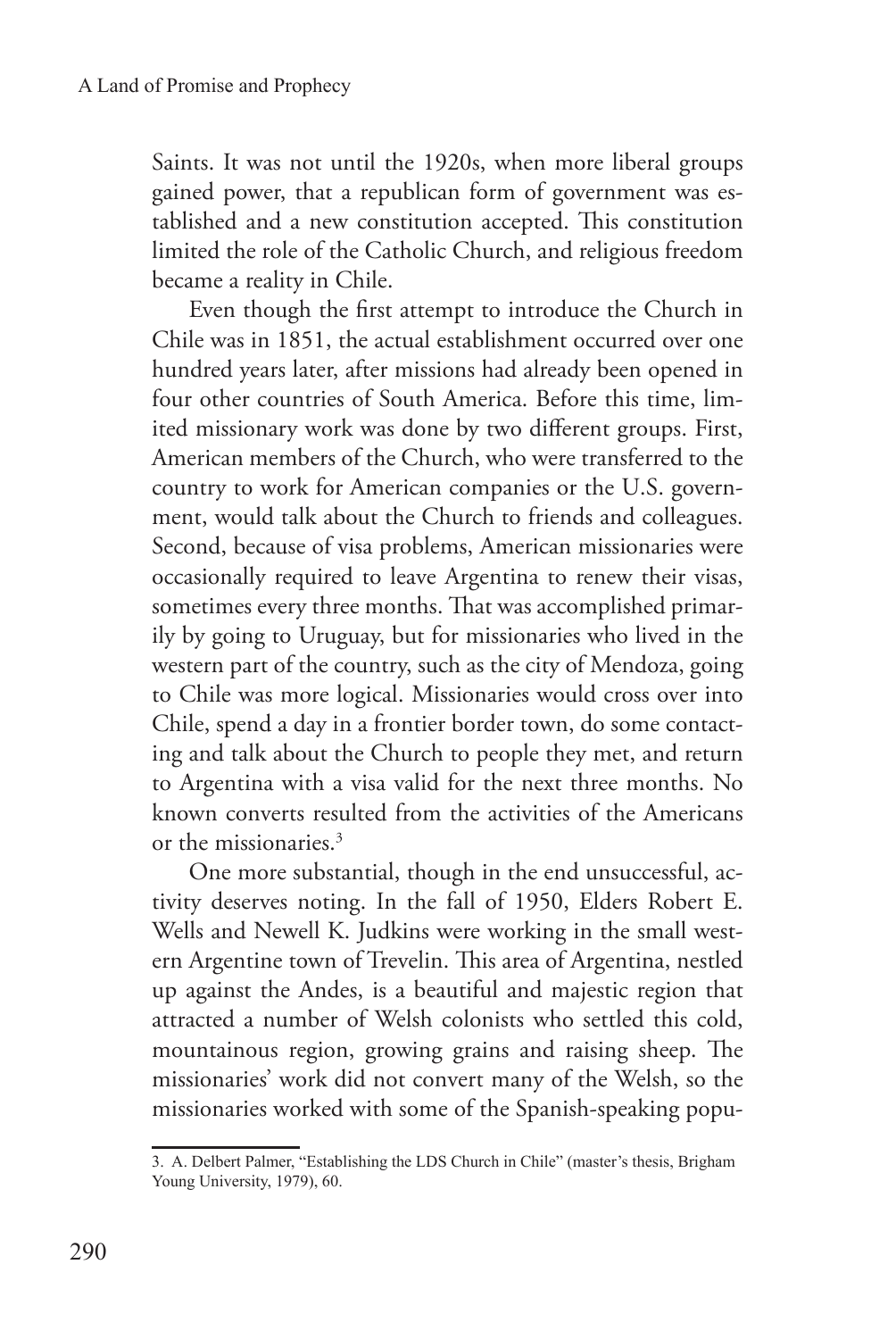lation. It was a rural area, and the missionaries' mode of transportation was horses. The missionary dress consisted of cowboy boots, leather gaucho pants, white shirts, and ties.<sup>4</sup>

A copy of the Book of Mormon found its way across the nearby border and into the hands of a schoolteacher in the Chilean logging town of Futaleufú. When he sent word that he and a number of his friends wanted to visit with the missionaries and that the missionaries could stay with him as long as needed, the elders were interested. Permission was granted by the mission president, and Elders Wells and Judkins prepared to go. It was not an easy trip. They went by horseback through a river valley of the Andes, which was rough and required occasional fording of rivers and streams. It was a two-day journey through one of the most beautiful regions in South America. Elder Wells described the trip this way: "We traveled through very beautiful country full of wild geese, birds, small game, trout in the streams, etc. The mountains were snow capped, but down in the gap the weather was fine."5

They arrived at their destination in the afternoon of the second day and studied the town. The buildings were all made of wood. In fact, a few years earlier a forest fire had burned the entire town and the residents were able to escape death only by swimming into the middle of the nearby lake. The missionaries contacted the schoolteacher, and a meeting was scheduled for that evening. Children were sent through the small village to invite all who were interested.

Attending the meeting were six women, a few children, and twelve lumberjacks. The surprised missionaries preached their message to a group that seemed to be interested in what they were saying. The next day they visited the homes of those who had come and then held another meeting in the evening. This time eighteen men attended along with ten women and some

<sup>4.</sup> Robert E. Wells, interview by Mark L. Grover, February 2001, Santiago, Chile; copy

in author's possession.

<sup>5.</sup> Wells, interview, February 2001.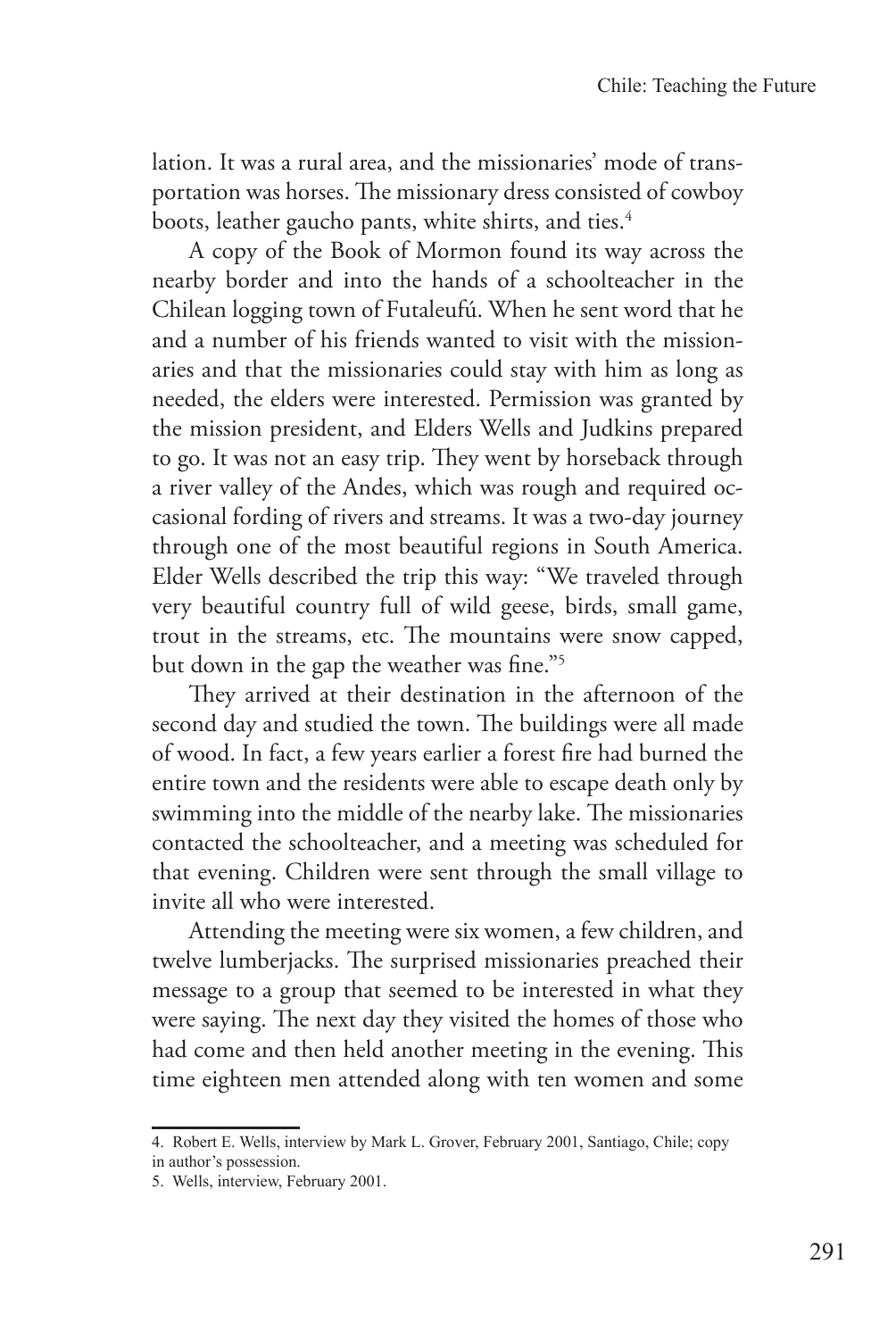children. The missionaries were pleased: "Never in our missionary life in Argentina had we seen more men than women in any meeting. It usually was all women, and zero men. So here all of a sudden we had more Bible reading men in a meeting than I had ever seen in any unit in Argentina, except for a district conference. We were thrilled. We were just tremendously impressed."6

The missionaries left the next day to return to Argentina with visions of numerous baptisms and a strong group of priesthood holders in a soon to be organized branch. However, it was not to be. Their request to return to Chile was not granted. Instead the mission president assigned two other missionaries permanently to the city. A series of problems hampered their work. They had health problems, which affected their enthusiasm. They feared additional illness, and when a storm completely isolated them from the surrounding towns and thus medical help, they panicked and requested permission to return to Argentina after having been in the village only two months. No branch was organized and no Church presence established, though one young man was eventually baptized. But Wells realized there was potential for the Church in Chile. He suggested, "The people of Chile that we had met were more spiritually inclined than the Argentines and the Welsh and that the men were definitely more ready for the priesthood should they join the Church."7

### Church Established

A few years later, plans were made for missionaries to permanently go to Chile. To ensure order in the expansion of the Church in South America, the First Presidency in 1955 wrote to President Lee Valentine of the Argentine Mission indicating that Chile had been added to their mission but missionaries

<sup>6.</sup> Robert E. Wells to A. Delbert Palmer, May 4, 1973; copy in author's possession.

<sup>7.</sup> Wells to Palmer, May 4, 1973.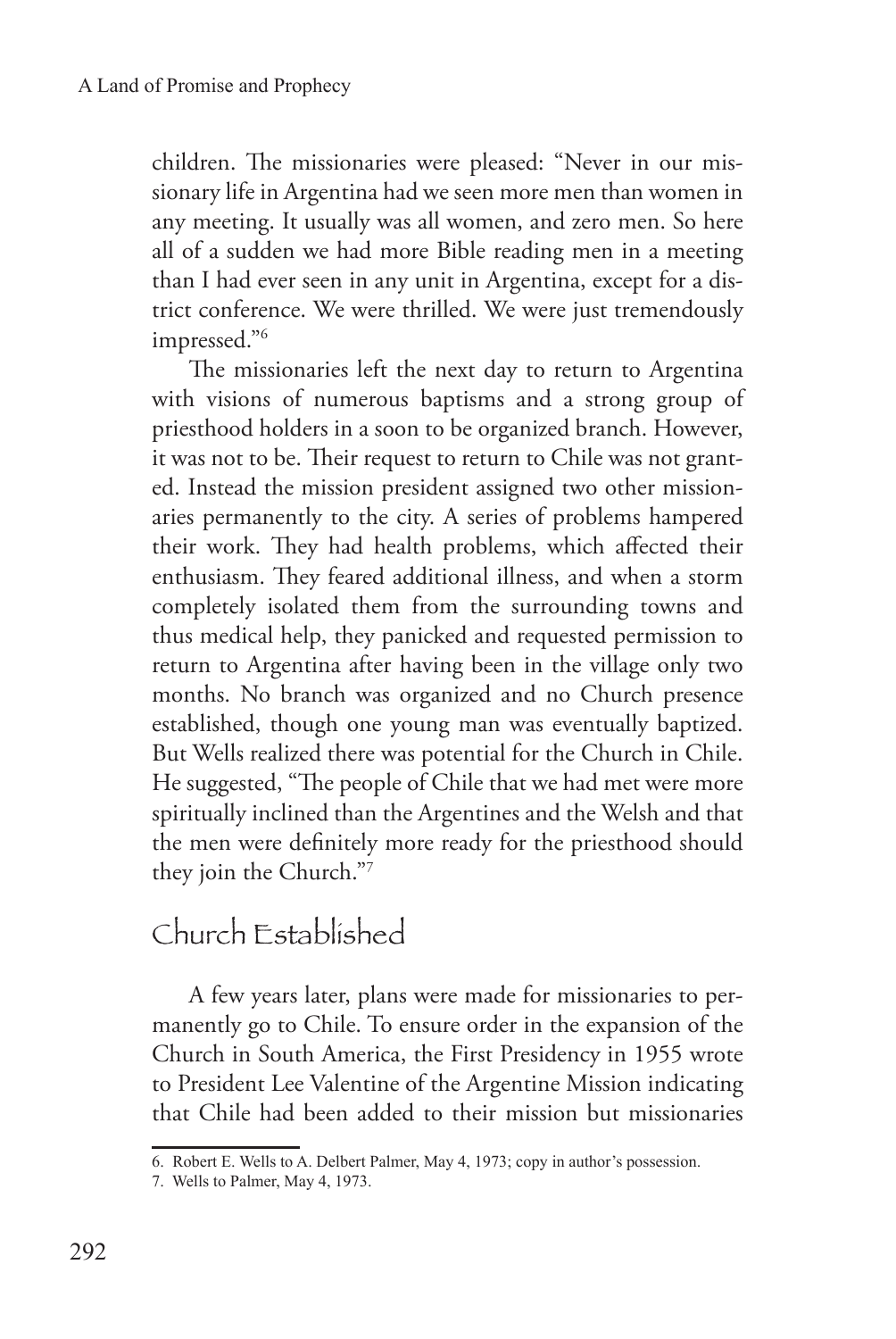were not to be sent to the country yet. At about the same time Peru was added to the Uruguayan Mission.<sup>8</sup>

President Valentine began to get ready. In Santiago, Billie Fotheringham was working for Eastman Kodak Company and had moved with his family to Chile. He wrote letters to Church headquarters in Salt Lake City urging that missionaries be brought into the country. Correspondence from President McKay encouraged him to have two missionaries get the proper papers to go to Chile but to wait for permission. By May the following year, when President Henry D. Moyle of the First Presidency came for a visit, they were ready. Valentine explained to President Moyle all he had done, after which on May 30, 1956, President Moyle wrote a letter to President McKay suggesting the time was right to send missionaries into Chile: "President Valentine has two missionaries ready to go to Santiago if desired. . . . I understand I was empowered to organize a branch in Santiago if I felt it was the right time but I had no instructions as to sending missionaries there. . . . Elders Allred and Bentley have their papers and visas ready to go to Chile when directed. This was already done before my arrival on the strength of your direct correspondence with the mission."9

Permission was received, and on June 14, 1956, Elders Verle Allred and Joseph Bentley were notified of their transfer to Chile. They arrived in Santiago on June 23 and were met at the airport by Fotheringham. Bentley's feelings were sobering: "I'm a little scared and know that—or I should say we—are going to need the help of the Lord like we never have before. I feel very deeply the responsibility placed upon me and it humbles me."10 They settled into an apartment and prepared for the visit

<sup>8.</sup> First Presidency to President Lee Valentine, May 26, 1955. A typed copy of the letter is in "Manuscript History of the Argentine Mission," May 26, 1955.

<sup>9.</sup> Henry D. Moyle to President David O. McKay, June 1956; copy in Marné Tuttle's possession.

<sup>10.</sup> Joseph Bentley to Barbara Hart, June 21, 1956, as quoted in A. Delbert Palmer, "Establishing the LDS Church in Chile," 74.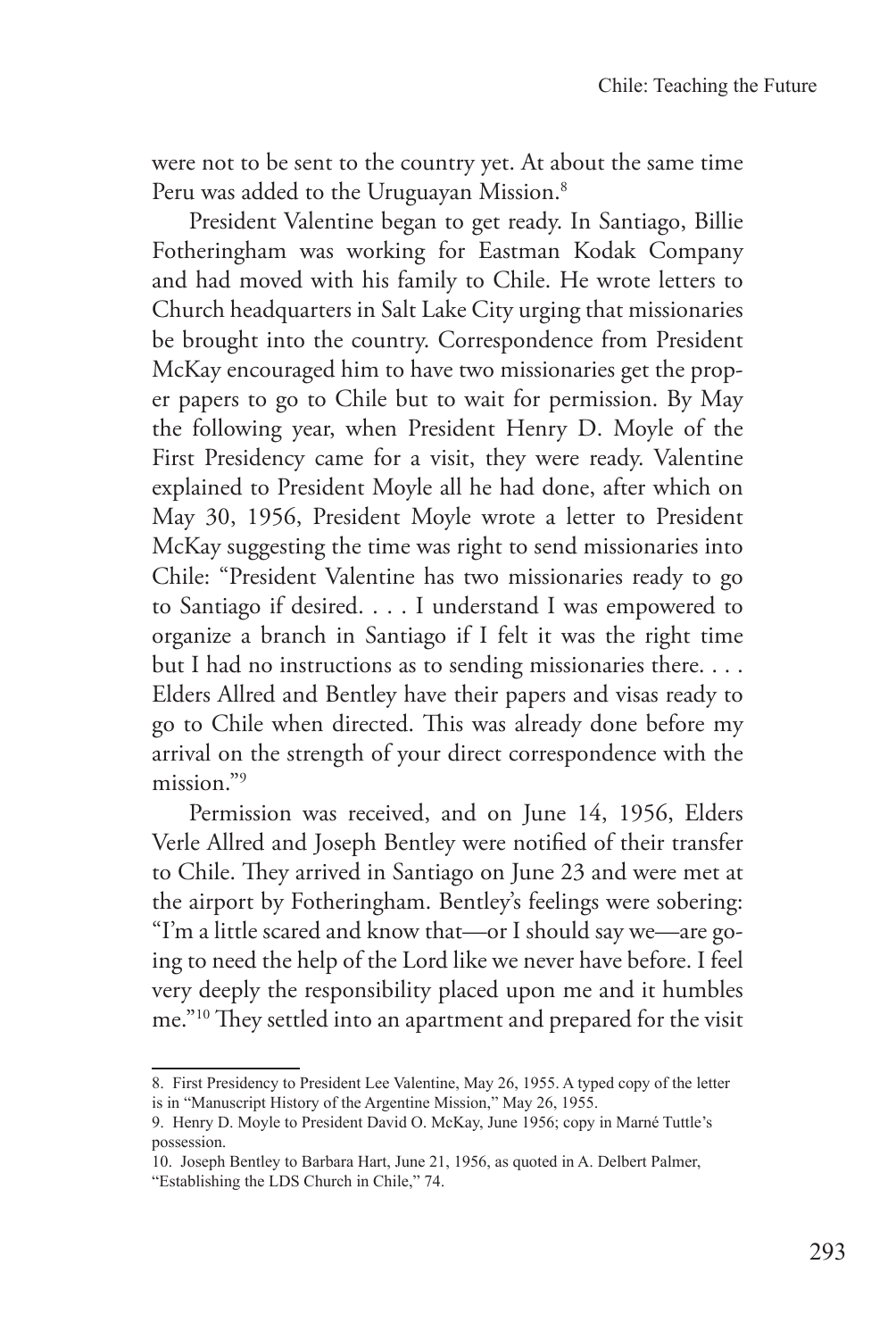of President Moyle, whom they met at the airport on July 2. President Moyle shared his feelings about the work, saying, "It is clear to me we have a great future in Chile." Then he asked the missionaries to go to work: "At my request they went tracting all day, in the morning in a moderately well to do area and in the afternoon in a wealthier section. They had six cottage meetings in each and a gospel conversation in the seventh. . . . They fasted all day and were thrilled with the results. They reported the city better than any Argentine city they were ever in."11 The neighborhood of the city where they worked turned out to be a wise choice. They selected the area by pointing a finger at the map. The chosen neighborhood was two blocks from the home of Ricardo García and his family, the first converts baptized in Chile.

President Moyle was confident about what could happen in Chile: "Never in all my experience have I felt the power of the Priesthood more in me than when I told them that I knew that the Lord had sent me here for some purpose, not revealed to me yet. So I know that a divine assignment rest upon me. I told them we were ushering in in South America a new era in which the Church will go forward much faster than ever before in South America."12

On July 5, President Moyle set apart Brother Fotheringham as the branch president in the first branch in Chile. In President Moyle's prayer, he asked that the blessings Elder Ballard gave to South America in 1925 be brought to Chile. Then President Moyle predicted that it would be a mission someday, that there would be strong members, and that there would be at least ten branches in the mission. Bentley was dubious: "It was hard for us to believe at that time. He said it wouldn't be too far off."13

<sup>11.</sup> Henry D. Moyle Journal, July 3, 1956, Church History Library, Salt Lake City.

<sup>12.</sup> Notes by Amy Valentine at a meeting with missionaries in Mendoza, Argentina, July 4, 1956; copy in author's possession.

<sup>13.</sup> Joseph Bentley, interview by A. Delbert Palmer, January 20, 1979, Salt Lake City; copy in author's possession. See also Henry D. Moyle, journal, July 5, 1956.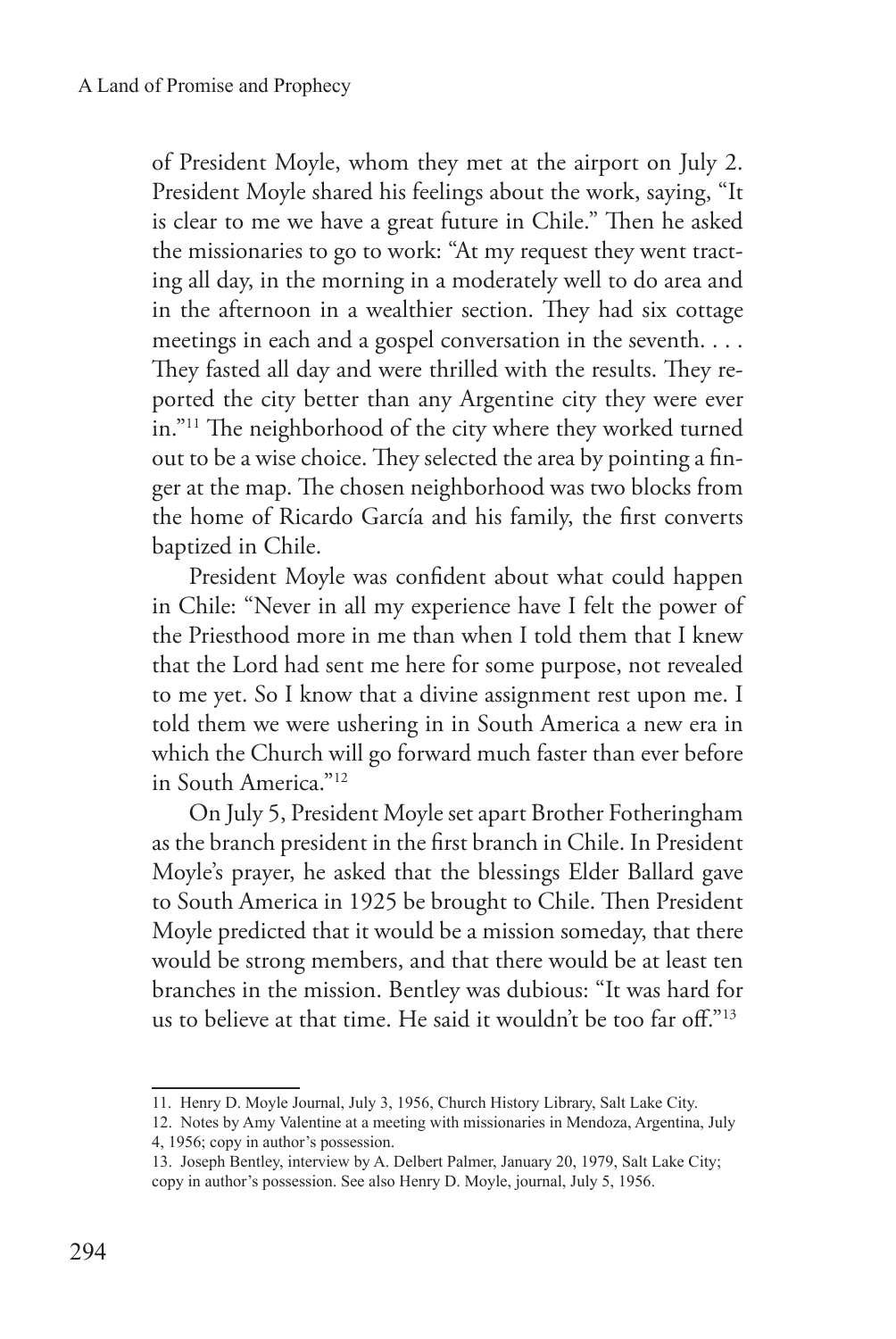After securing a place for Church meetings and living quarters, the elders began serious missionary work. The first sacrament meeting had close to seventy people in attendance. They asked for more missionaries to help. President Valentine left South America in September, and his replacement, Lorin Pace, sent two more missionaries in October. Pace was impressed with Chile: "To the degree it was possible we gave great emphasis to Chile. We tried to see that we sent capable and able missionaries to Chile. We wanted to make sure that our commitment to Chile was a successful commitment." He had reasons for increasing the commitment to the country. By his calculations, a missionary worked 480 hours for each convert in Argentina. The missionaries in Chile worked 128 hours per convert.14 The first baptisms were held on November 25, 1956, when nine were baptized: the García family, the Saldano family, and three members of the Lanzarotti family. By May 1959, there were three branches organized, twenty-one members, and ten missionaries. Two pieces of property for chapels were purchased in Santiago and one in Concepción.<sup>15</sup>

Administration of the mission was not easy. It was a long way from Buenos Aires, and the mission president was not able to be in Chile as much as he desired. President Pace tried to visit once every six weeks, but that was not enough. The missionaries felt alone and isolated and needed more direction. Elder Spencer W. Kimball of the Quorum of the Twelve visited in 1959 and saw firsthand the difficulty in being so far from the mission president. He recognized a need for a change and suggested to the First Presidency that a new mission be organized.

<sup>14.</sup> Lorin Pace, interview by A. Delbert Palmer, December 1978, as quoted in A. Delbert Palmer, "Establishing the LDS Church in Chile," 79–80.

<sup>15.</sup> H. Dyke Walton, "Building Activity in South America: 1 July 1965"; copy in author's possession.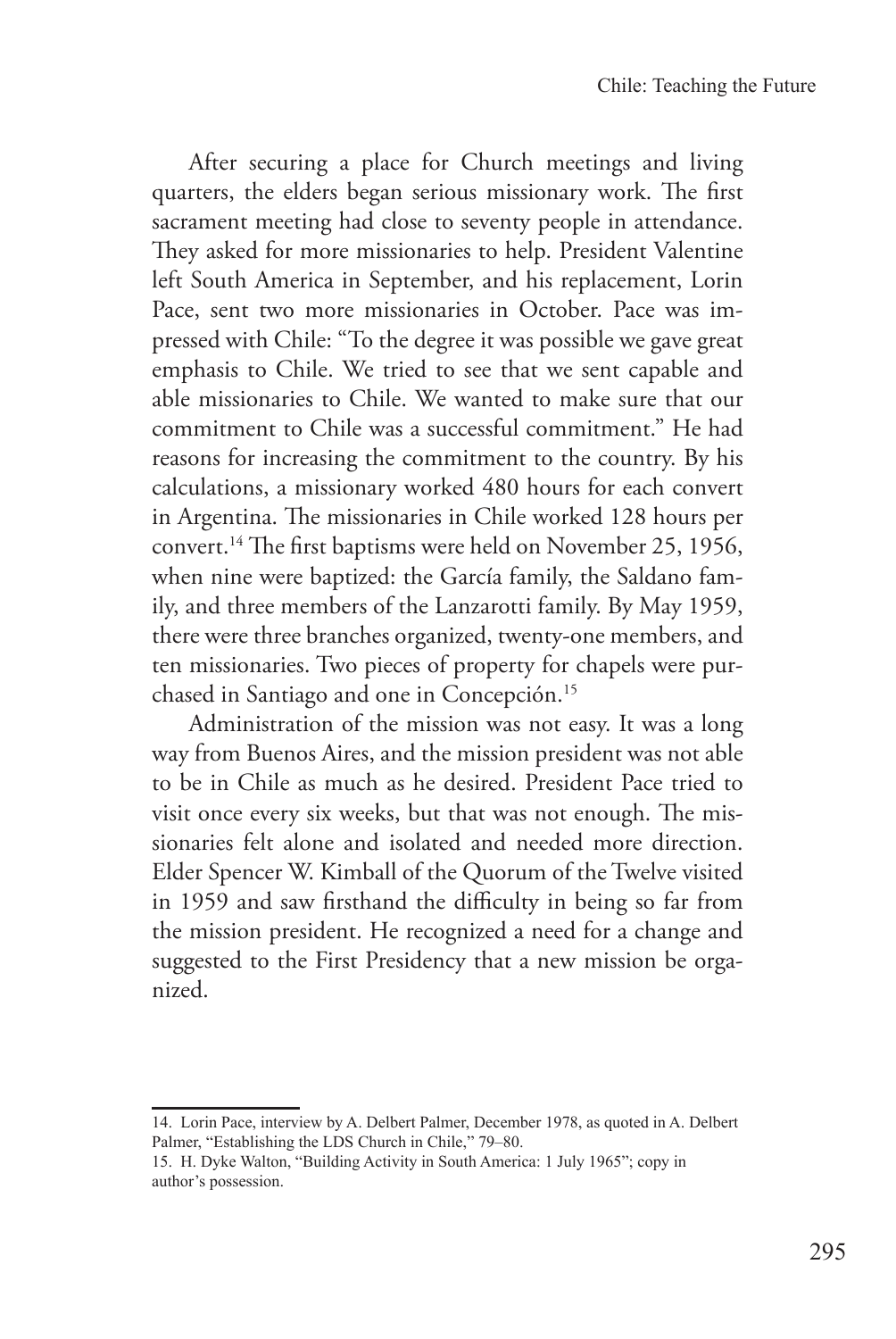#### Andes Mission

The organization of the mission occurred that year and coincided with the visit of Elder Harold B. Lee's tour of the South American missions. In July 1959, James Vernon Sharp and his wife, Fawn, were called by President Moyle to preside over a new mission that included Chile and Peru. They hadn't decided on a name or a headquarters. The name being suggested was the Chile/Peru Mission or Peru/Chile Mission. Sharp, having had experience in Latin America, suggested to President Moyle that care should be taken in determining the name: "They're a bit jealous over each other, and I'm sure that whichever name you put first, the other one will feel it keenly." President Moyle looked at the map and noticed the strong presence of the Andes range in both countries. "Let's call it the Andes Mission," which is what happened. The decision as to where the headquarters would be was President McKay's. President Moyle felt it should be in Chile, President McKay in Peru. The final decision to put the mission headquarters in Peru was based partly on geography. Missionaries could first fly to Peru and then go to Chile. If they went to Chile first, they would have to fly back to Peru. The decision was to put the mission headquarters in Lima, Peru, but establish a separate, smaller set of offices in Chile. Sharp's concern over political rivalries turned out to be justified.<sup>16</sup>

Sharp was well aware of the history of struggles with government officials in both Mexico and Argentina and wanted to avoid political conflicts as much as possible. He felt they needed to go slow in introducing the Church. It was important that the Church be recognized in each country as a separate identity not connected to the other country. Then if there were political problems, the mission in either country could function completely independent of the other. The separate office

<sup>16.</sup> James Vernon Sharp, interview by Gordon Irving, December 1972, 43, James Moyle Oral History Program, Church History Library, Salt Lake City.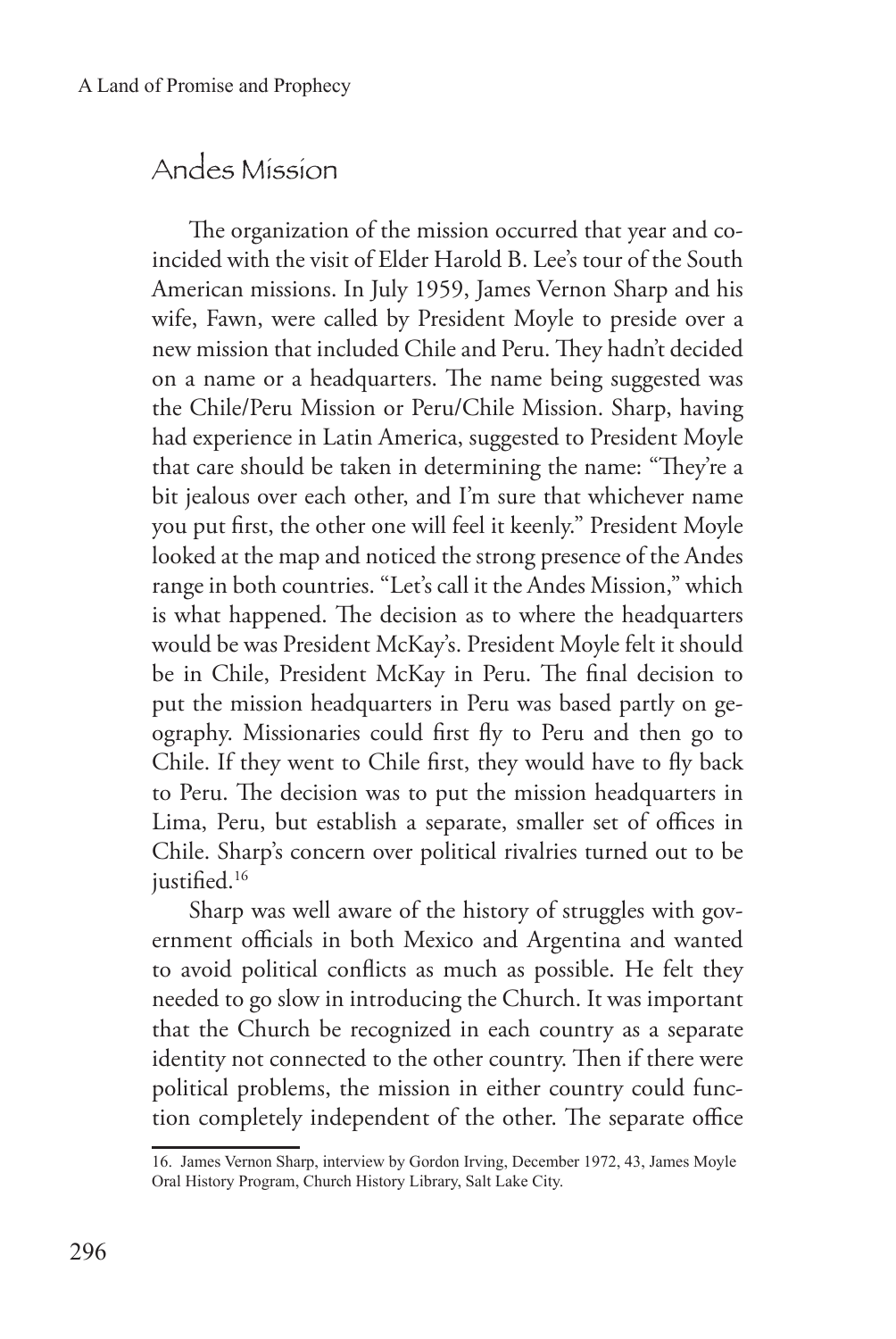in Santiago was important for the Church to be recognized in the country. President Sharp spent considerable time in each country ensuring the separation of the two parts of the mission.

On his way to South America, Sharp stopped in Washington DC and visited the consul offices of both countries. In the Chilean embassy, he was informed that "you've got to have a political friend in order to get what you need in Chile." Sharp was aware of no one who could help him. The consul then noticed his tie clasp, which was from the Utah Society of Professional Engineers. The conversation continued with the consul indicating that his brother was trying to get into the Massachusetts Institute of Technology (MIT), without success. Sharp, who had contacts at the university, asked to use the telephone and within half an hour had information that the brother not only had been accepted but could in fact register for classes. That small incident created a valuable friend for the Church. With the help of the consul, the Church was recognized and allowed to function as a religious organization without paying taxes. $17$ 

The Sharps left the United States and went to Peru. On October 21, 1958, they went to Chile to get ready for the meeting to organize the new mission. On October 30, they placed the flags of the two countries in front of the audience, and Elder Harold B. Lee organized the Andes Mission. He explained the concept of the two mission homes and stated that the headquarters would be in Lima. When a vote of acceptance was requested, several refused to support the decision. Elder Lee then took time to explain why the decision had been made but experienced little success convincing the Chilean members.<sup>18</sup> The political history between the two countries was contentious and would continue to hinder the Church as long as the two countries remained in one mission.

<sup>17.</sup> Sharp, interview, 46.

<sup>18.</sup> Fawn Hansen Sharp, "Life History of Fawn Hansen Sharp" (n.p., n.d.), 68–69, Church History Library, Salt Lake City.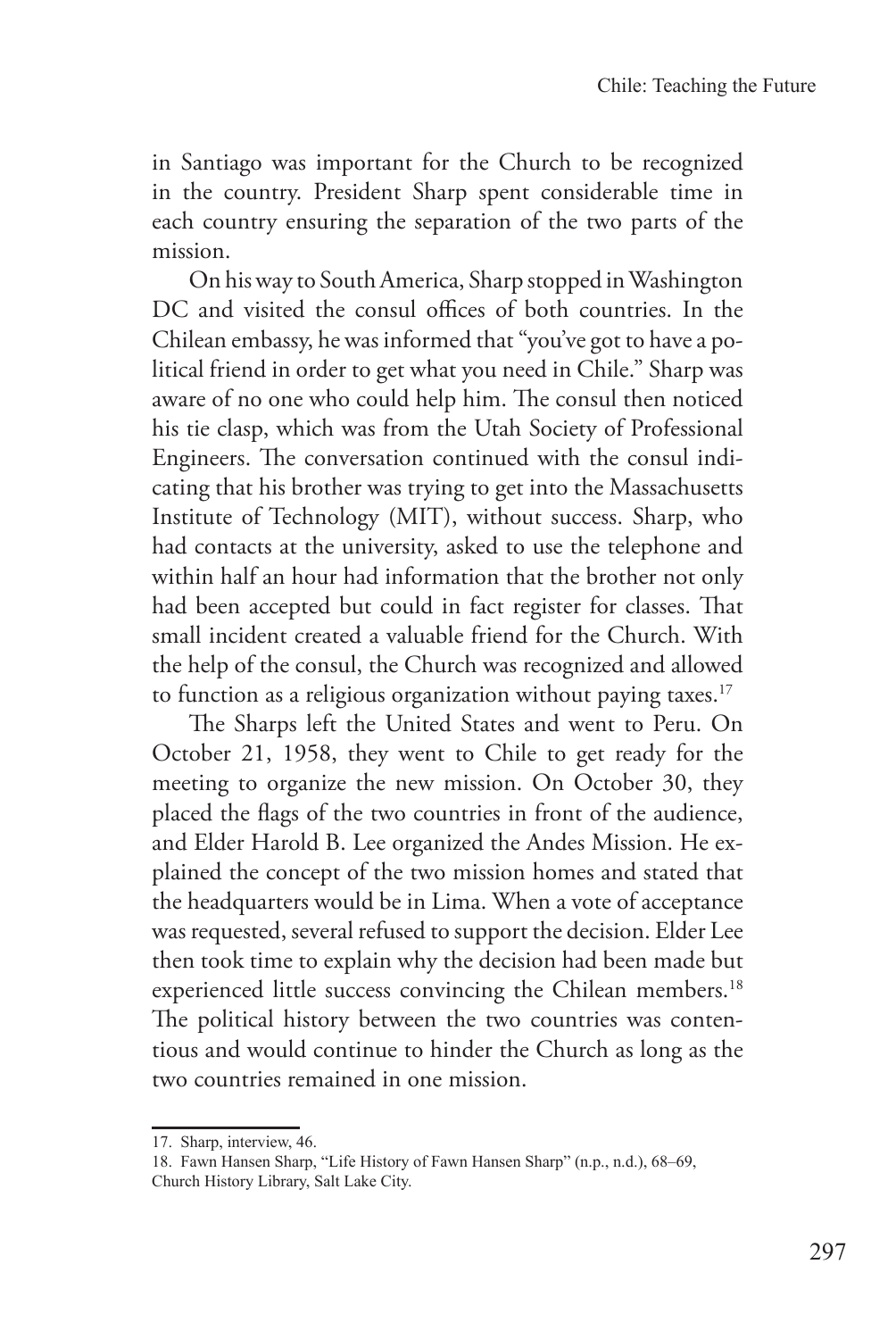They remained together in one mission for two years. It was not easy. The Sharps were centered in Lima and would spend three weeks in Peru. Then for three weeks they would go to Chile and work with the missionaries and members. It was hard on them not to have just one home. Their supervision was needed in both places all the time. Sister Sharp observed, "We seem to be disappointed when we arrive in Santiago. Even when these conferences are planned and set up months ahead, when we arrived, nothing has been done by way of preparation." The weeks spent in Chile would have its consequences in Lima. "On returning to Lima, we were greatly disappointed in our missionaries that were living in the home."19

On May 18 a devastating earthquake hit Concepcíon, Chile, and destroyed four hundred homes, killed two hundred people, and damaged the chapel. President Sharp was in Lima but immediately went to the American consulate to offer the services of the missionaries as translators. He got to Chile as soon as possible and went to the minister of foreign affairs with an offer of further help. The foreign minister stated, "You know, I had a feeling you were going to come. We have been reading a bit about you Mormon folks and how in times of need, you help."20 They needed blankets, warm clothing, and medicine. The Church provided two thousand blankets and six thousand pounds of clothing and was the first international relief organization to get to the area. President Palmer stated, "The Church's contribution to Chile of both tangible aid and missionary translators was long remembered by Chilean government officials and the general populace."21

<sup>19.</sup> Fawn Hansen Sharp, "Life History," January 19, 1961, and February 22–26, 1961. At this part of her autobiography, she includes parts of her mission diary. Instead of pages, dates are used.

<sup>20.</sup> Sharp, interview, 57.

<sup>21.</sup> Palmer, "Establishing the LDS Church in Chile," 92.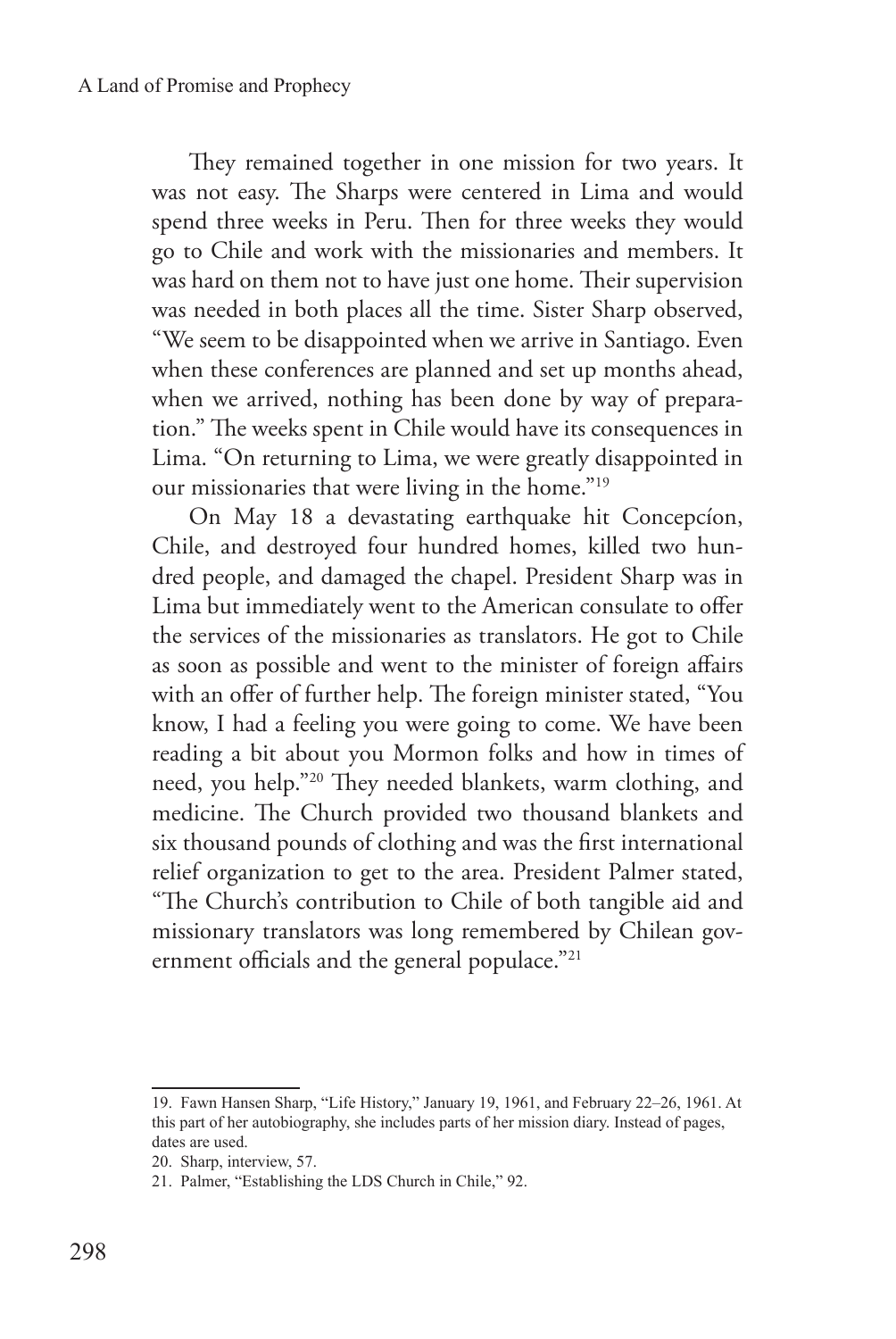#### Chilean Mission

In December 1960 the visit of President Joseph Fielding Smith and Elder Tuttle to Chile was important. It was a memorable visit in part because of a couple of mishaps. Elder Tuttle had to leave partway through the visit to take over the Central American Mission because of a seriously ill mission president. Also Sister Jessie Evans Smith had fallen and broken her hand. It was an important visit because it resulted in the recommendation for two separate missions. President Smith was impressed with Chile. While looking at a piece of property the Church was considering for a chapel in Viña del Mar, he predicted, "You should buy more land because I see someday that there will be a temple built here." Additional land was purchased, and on the property the Church built a chapel and a school. In his report to the First Presidency, after discussing the problems of distance and communication, President Smith recommended the mission be split.<sup>22</sup>

Organizing the new mission was Elder Tuttle's responsibility. Coming to Chile was the first trip Sister Tuttle made outside of Uruguay, and she enjoyed it. She brought along their five-month-old, blond-haired son Boyd, who was nursing at the time. On the flight into Santiago, she described the view of the Andes, the rivers, and the northern desert areas from the plane: "As we crossed the great desert we could see the snow peaks of the Andes in the distance. Interesting to see silver streaks of rivers cutting down towards the sea with patches of green all along it—sandy and dry rocky land come right to the edge crowding the fertile land that lay along the river valleys." She described her first meal in Chile of artichokes on a skew of braised beef tongue, fish, bacon wrapped around a prune, and shrimp as "very tasty." She then commented on the changing of the guard at the park of the Presidential Palace (La Casa de Moneda): "Watched change of guard in the plaza (below

<sup>22.</sup> Sharp, interview, 62.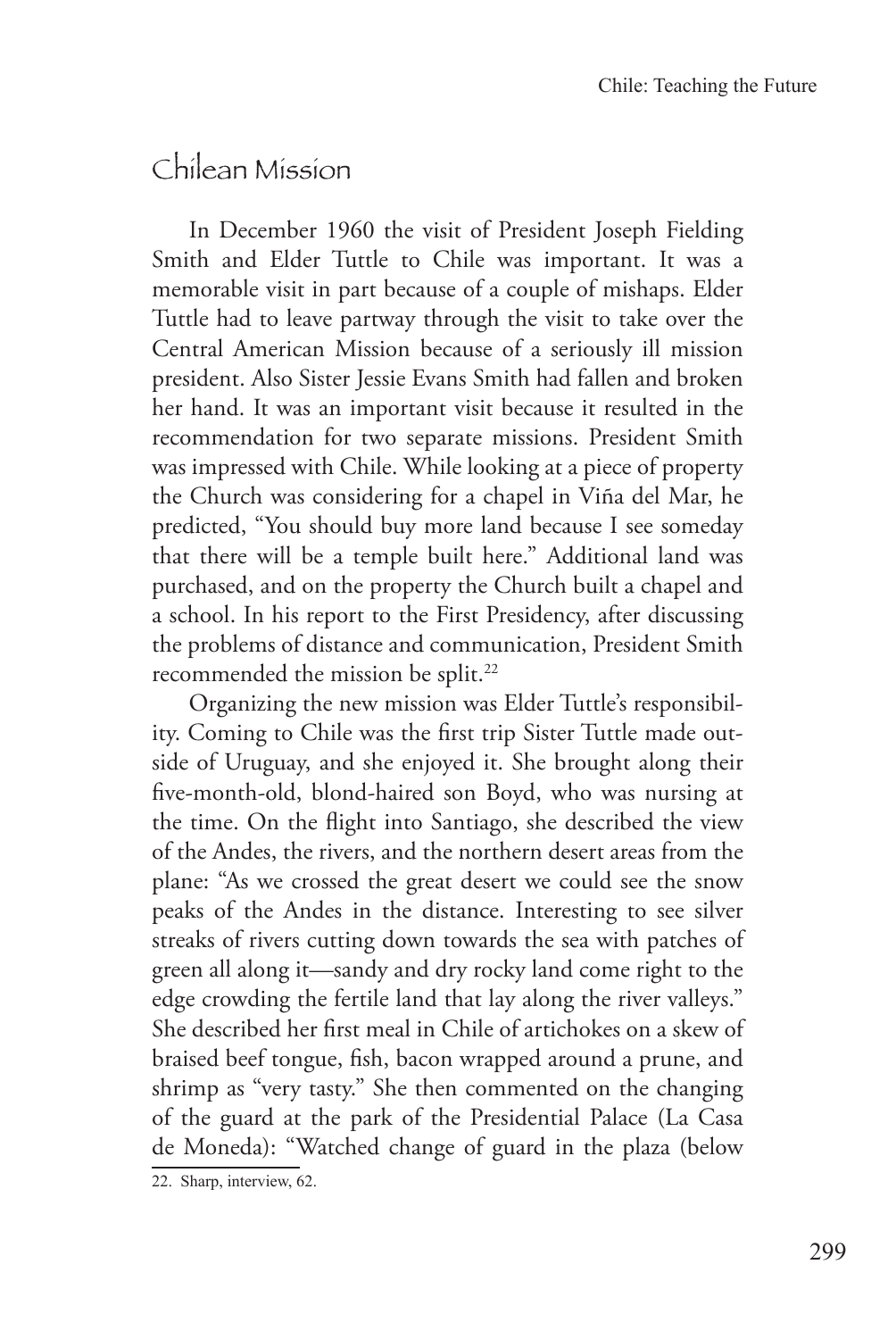our window) in front of the Royal Palace. A fine band played while Ted and I danced to a few bars of the Nat'l anthem in our room. First dancing in a long time." She described another view from her room: "As I look out on the square through the hotel window I see a feather duster salesman talking to the taxi men trying to sell them his wares. They look like a pom pom on a stick. People seem to spend a lot of time dusting off their autos." Then she noted something with which she was not too familiar: "Stationed along this end of the Plaza I count eighteen uniformed policemen plus a truck load and a tank manned by at least six police. The other end of the Plaza is the presidential place, and the police are here for precautionary measures, I presume."23 The tense situation was due to political conflicts between the ruling party and the political leftists.

The Tuttles then went to Lima for the organization of the Peru Mission, which occurred on October 1. The mission included all of Peru, the northern city of Arica, Chile, and the country of Bolivia, which did not have missionaries until 1966. Then on October 8, a meeting was held in a room next to El Golf theater to organize the new Chilean Mission, the sixtyfourth mission of the Church. The room was filled with 445 people, and most of the missionaries had to stand. Elder Tuttle expressed his beliefs in the future of the mission: "A great future awaited the Church in Chile and that it was a special land whose people had a special spirit and feeling about them."24 The membership totaled 1,148 people who were organized into twelve branches in three districts.25 With the new mission, Chile was primed to experience growth and development unequaled in South America.

President and Sister Palmer were then left alone to administer the mission. The Palmers were descendants from pioneer families who had been asked to leave Utah and colonize in

<sup>23.</sup> Marné Tuttle, diary, October 3, 5–6, 1961.

<sup>24.</sup> Palmer, "Establishing the LDS Church in Chile," 104.

<sup>25.</sup> Palmer, "Establishing the LDS Church in Chile," 105–6.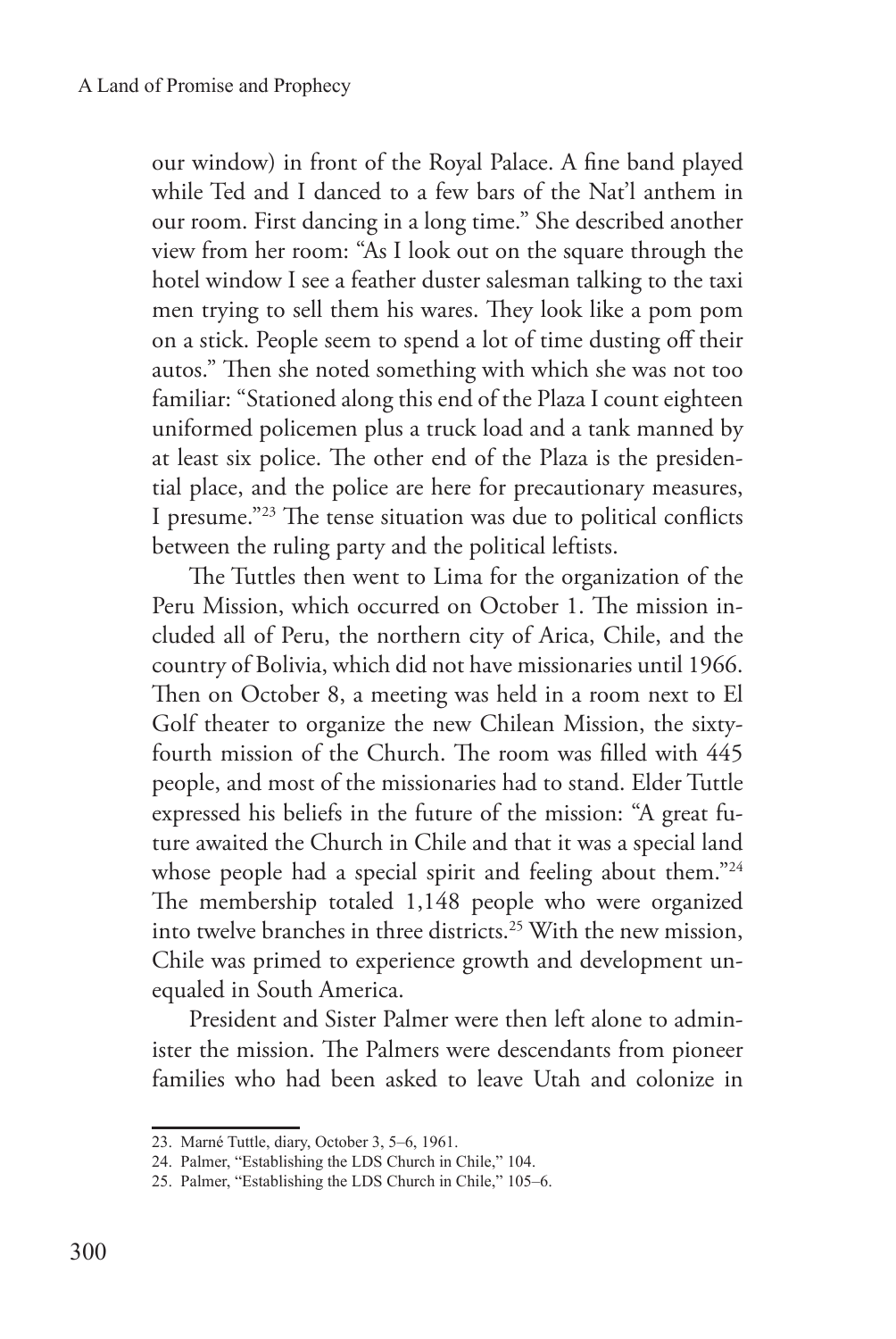Canada. President Palmer's father had immigrated to Canada to raise sugar beets. He became involved in other activities, including working as a school principal and finally as an assistant superintendent of a government-sponsored experimental farm in Lethbridge, Alberta, where Delbert was raised. He served as stake president in Lethbridge for more than twenty years. Delbert attended the local schools and then went to Utah State University for two and a half years, where he majored in business administration. He then returned home to work to save money for his mission. While getting ready to go, he met Mable Johansen, who had also been raised in Canada. She was working as a secretary, having studied business for two years at Brigham Young University. She waited more than two years for Delbert to return from his mission to Argentina, and they were married on July 30, 1941, within a week of his arrival home, anticipating he would immediately be called into military service. The call did not materialize, and they both worked in Calgary before moving to Lethbridge. He was part owner of a propane-distributing business until 1952 and then started a business in 1954, manufacturing and distributing specialized heating equipment for schools.

The call to preside over a mission was not a complete surprise. Several years earlier, in 1952, Elder John A. Widtsoe of the Quorum of the Twelve Apostles had asked the Palmers about going to Argentina to take the place of President Harold Brown. At the time Mable was pregnant and seriously struggling with her health. After a day, Elder Widtsoe returned and told them it was not yet their time to go on a mission. But he suggested a future call: "I feel that you will have an opportunity later on."26

<sup>26.</sup> Palmer, interview, 22.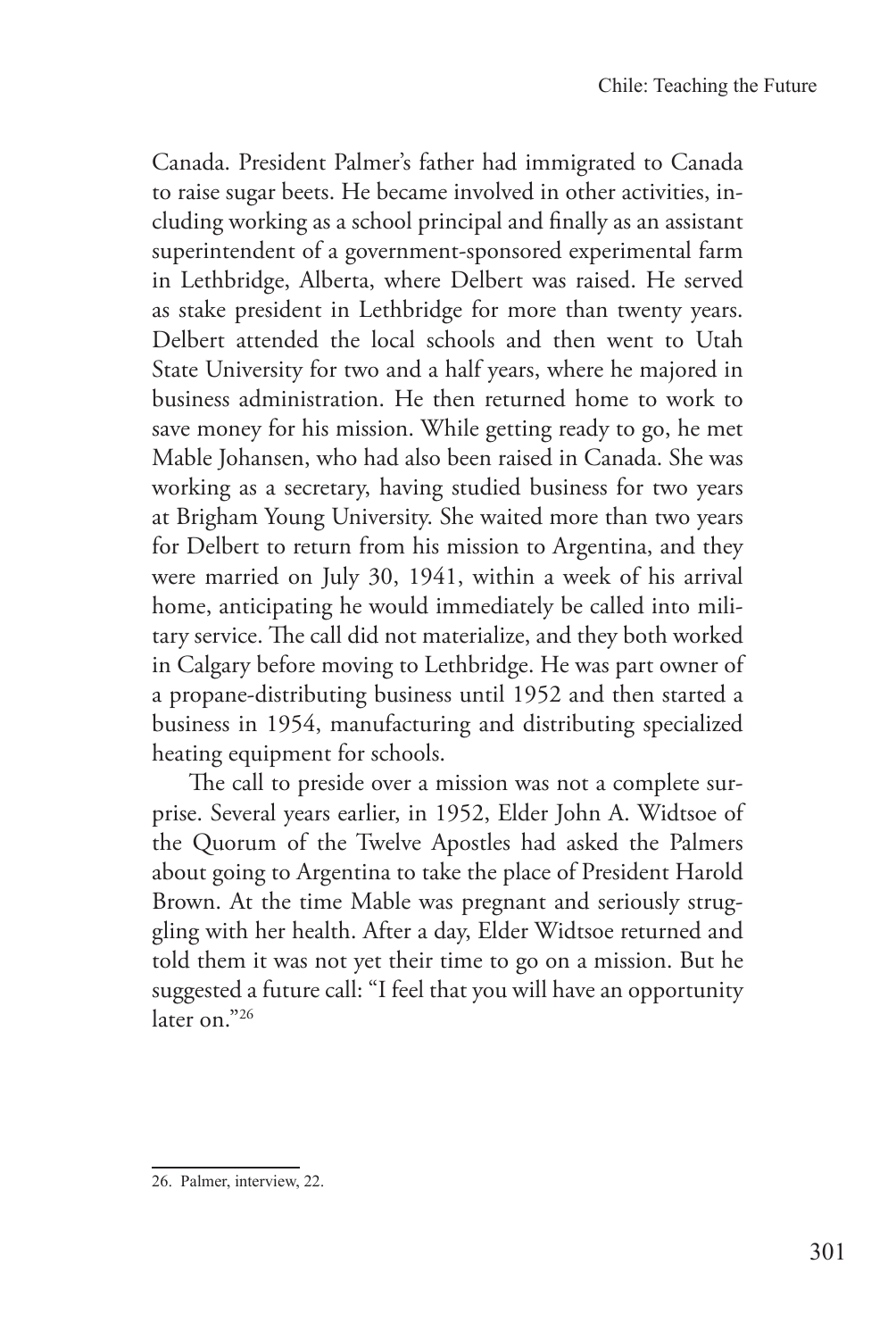## Establishing the Mission

President Moyle's admonition to organize a school system was on the Palmers' mind, but the realization of that goal came later. They had a mission to establish and a Church organization to run. It was not an easy task. The challenge of establishing a new mission was significant. The struggles of the first few months were many, and the Palmers felt they were being hampered on every side. They had sixty-five missionaries and 1,148 members. There were twelve branches in three different areas, Santiago, Concepción, and Valparaíso/Viña del Mar. Only four of the twelve branches were presided over by native Chileans. The remaining eight branches, plus the three districts, had missionary leadership.<sup>27</sup>

A large part of the challenge related to the logistics of setting up the mission. The Palmers did not have a car nor a telephone in the mission office. They lived a half mile from the office, which meant they walked and used public transportation. The Chilean bureaucratic requirements for establishing the Church in the country were significant. Palmer stated, "It just takes forever to get anything done."<sup>28</sup>

One of their first goals was to get the missionaries to learn the new lesson plans introduced Churchwide earlier in the summer. For some it was a simple task, but for many it was a challenge. It took time and patience. A more immediate problem was illness. There were so many missionaries with hepatitis that they had to convert the entire third floor of the mission offices into an infirmary. The health of the missionaries improved with the introduction of gamma globulin shots given every three months.

Political instability was a great concern. Chile had a history of democracy, which allowed for political involvement from a wide spectrum of society. During this period, a particularly

<sup>27.</sup> Palmer, "Establishing the LDS Church in Chile," 106.

<sup>28.</sup> A. Delbert Palmer to family, October, 1961; copy in author's possession.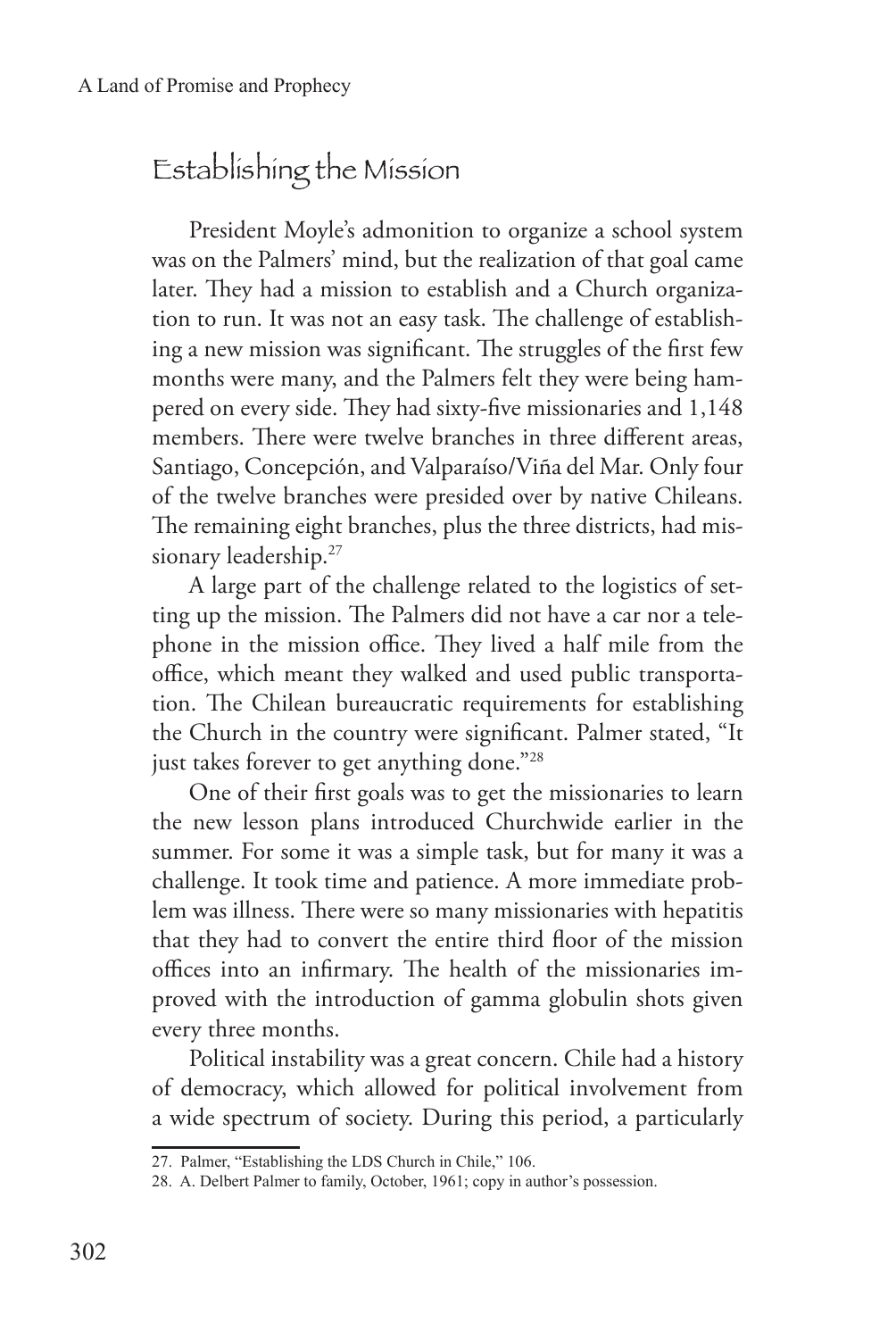dynamic political movement came from the left. Several socialist parties were active in attempting to gain power, which they eventually did in 1970 with the election of Salvador Allende. While the Palmers were in Chile, these movements fueled significant anti-American activity, which often focused on the American Latter-day Saint missionaries. The Church was a frequent target of articles in socialist and communist newspapers attacking the Church. The missionaries were almost always seen as agents of the American spy agency, the CIA. President Palmer felt that the level and number of attacks on the Church were hindering the success of missionary work.<sup>29</sup>

Cultural shock, combined with all that had to be done to establish the mission, took its toll on the Palmers, particularly in the first month. But time helped improve the situation and their attitudes. This change is beautifully described in Mable's letter to her family at the end of October 1961: "On many of the main streets there is a loverly [*sic*] plazas in the middle of the street with flowers and shrubs growing in them. When we first arrived our hearts were a little heavy, and when we drove down the streets I noticed mostly the ugly mud fences, but it is funny the way I don't see the fences anymore, only the rose bushes peeping over them."30

It was with these concerns and worries that the Palmers attended a meeting for the South American mission presidents in December 1961 in Montevideo, Uruguay. Discussions with the other mission presidents showed they were having similar experiences. Something was hampering their work. All the presidents and their wives gathered at the Tuttles' home for a testimony meeting that included a special prayer by Elder Tuttle. Sister Palmer described the experience: "He [Tuttle] mentioned how he felt the powers of evil and darkness over all this land and how it had been prophesied that the gospel of Jesus Christ would save this country. He said, 'The hope of

<sup>29.</sup> Palmer, "Establishing the LDS Church in Chile," 120–22.

<sup>30.</sup> Mable Palmer to family, October 30, 1961; copy in author's possession.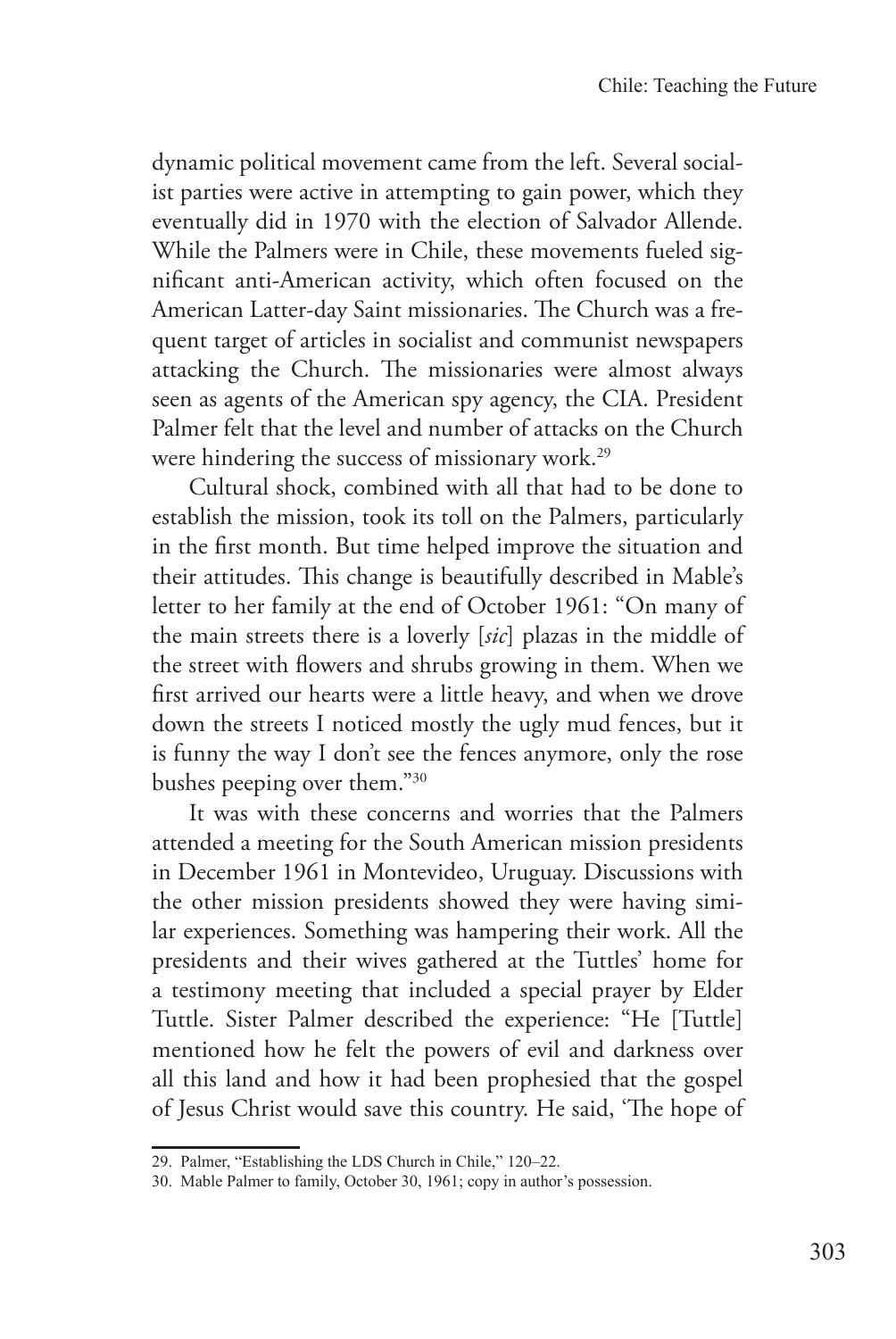this country is in this room.' In his prayer he called down the blessings of heaven upon us and the mission until there was not a dry eye in the room."31

President Palmer suggested this experience was one of the most significant of his mission. From that time forth, things changed: "The feeling that we all experienced was that of the removal of a dark, heavy cloud which had been hovering over us to reveal a beautiful, bright, sunlit sky."32

## Establishing the Schools

The pressure of the work left little time for the Palmers to think about establishing a Church school system. But events in 1962 began activities in that direction. President Palmer was not an educator but a businessman who believed in education. The experience he had of observing a Church school in Mexico on the way to Chile left him with an appreciation of such schools in the evolution of the Church: "There was a spirit of unbounded enthusiasm and excitement among both the students and the teachers. Member children, who would otherwise have remained illiterate or semi-illiterate, were now learning. It seemed as though we could actually see future missionaries, bishops, Relief Society presidents, staring at us from the bright-eyed eager faces of those descendants of Lehi."33

Elder Tuttle was an educator and from the beginning of his time in South America looked forward to the time when Church schools could be organized there. He believed the introduction of schools would be crucial in strengthening the Church in Latin America, writing, "I'm sure from this humble beginning schools will spread all over this great South American continent

<sup>31.</sup> Mable Palmer to family, December 17, 1961; copy in author's possession.

<sup>32.</sup> Palmer, "Establishing the LDS Church in Chile," 117.

<sup>33.</sup> Palmer, "Church Schools in Chile: Why and How," unpublished paper, Brigham Young University, 1977, 6; copy in author's possession.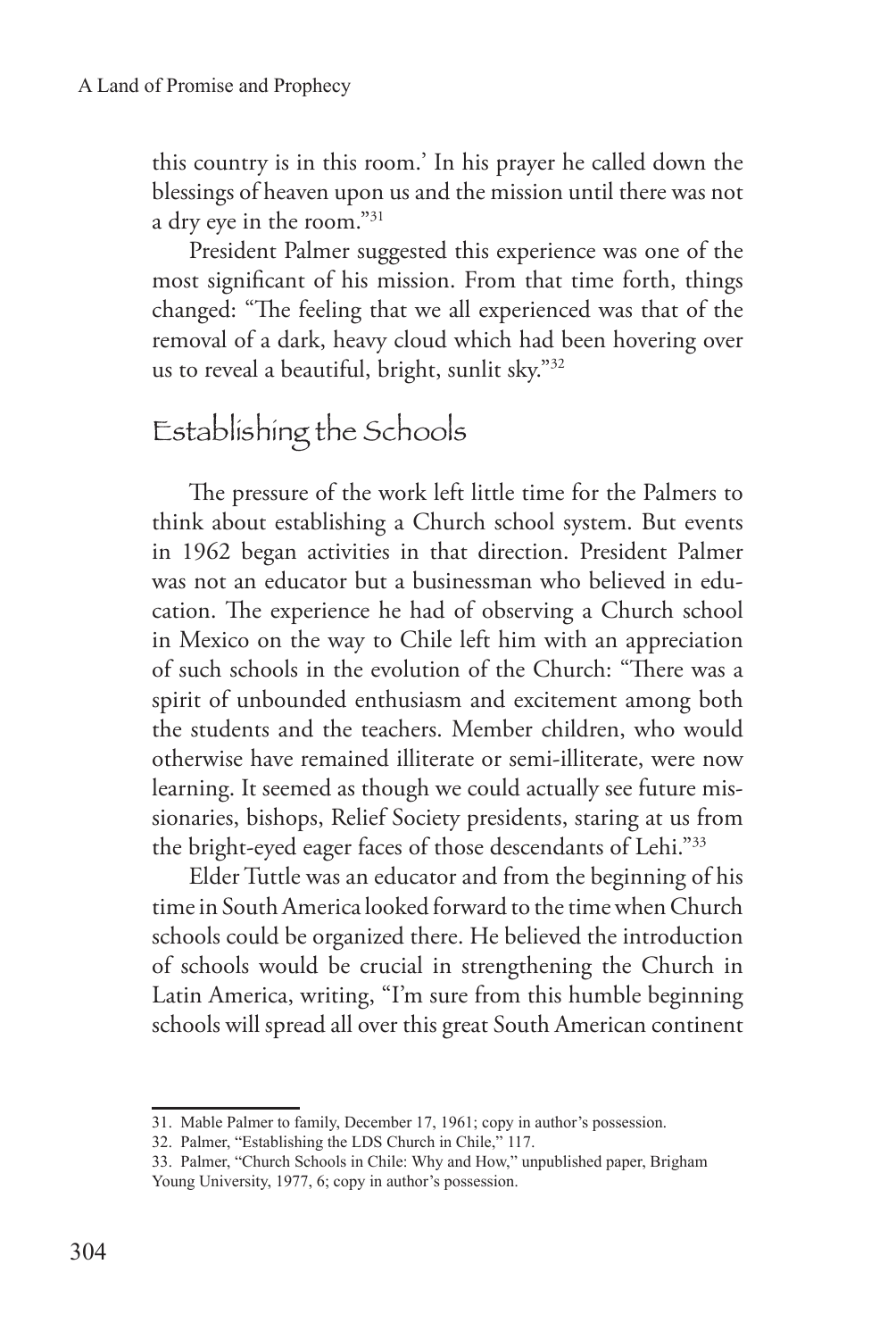doing more good than anyone thing except the preaching of the gospel itself."34

Early on, Elder Tuttle believed Chile was the place to establish the first schools in South America. During his first visit to Chile to open the mission, he spent the day of October 6, 1961, investigating the establishment of schools.35 He continued to think of the schools but was involved in other activities that distracted him. During a visit to Chile in 1962, both he and President Palmer visited with a Mr. Strossner of the Department of Education to ascertain the feelings of the government concerning the possibility of Church schools. Strossner expressed hope that the Church would establish the schools and promised help in getting permission from the Chilean congress to allow duty-free importation of educational material. This visit was followed with a visit to the deputy minister of education, Mr. Onate.<sup>36</sup> In February 1963, when Elder Tuttle was again in Chile, he was approached by a representative from the Cisterna Branch who "said they represented a group of parents from their district and had come to ask the Church to do what it could to establish schools for their children."37 Elder Tuttle was moved by the requests for help from these members.

That same month, President Palmer and Elder Tuttle had a long talk with Hugh B. Brown about the possibility of schools in Chile. President Brown was enthusiastic and told them to submit a recommendation to the First Presidency. For the first time since he had arrived in South America, Elder Tuttle felt the time was right for the schools to be organized and began working on a proposal to send to Salt Lake City. In April he sent a letter to all the South American mission presidents beginning with this hopeful statement: "We continue to receive

<sup>34.</sup> Tuttle, "Manuscript History of the South American Mission," June 17, 1963.

<sup>35.</sup> Tuttle, "Manuscript History of the South American Mission," October 6, 1961.

<sup>36. &</sup>quot;Manuscript History of the Chilean Mission," Church History Library; see also Palmer, "Church Schools in Chile: Why and How," 9.

<sup>37.</sup> Untitled paper in A. Delbert Palmer's files describing events related to schools; copy in author's possession.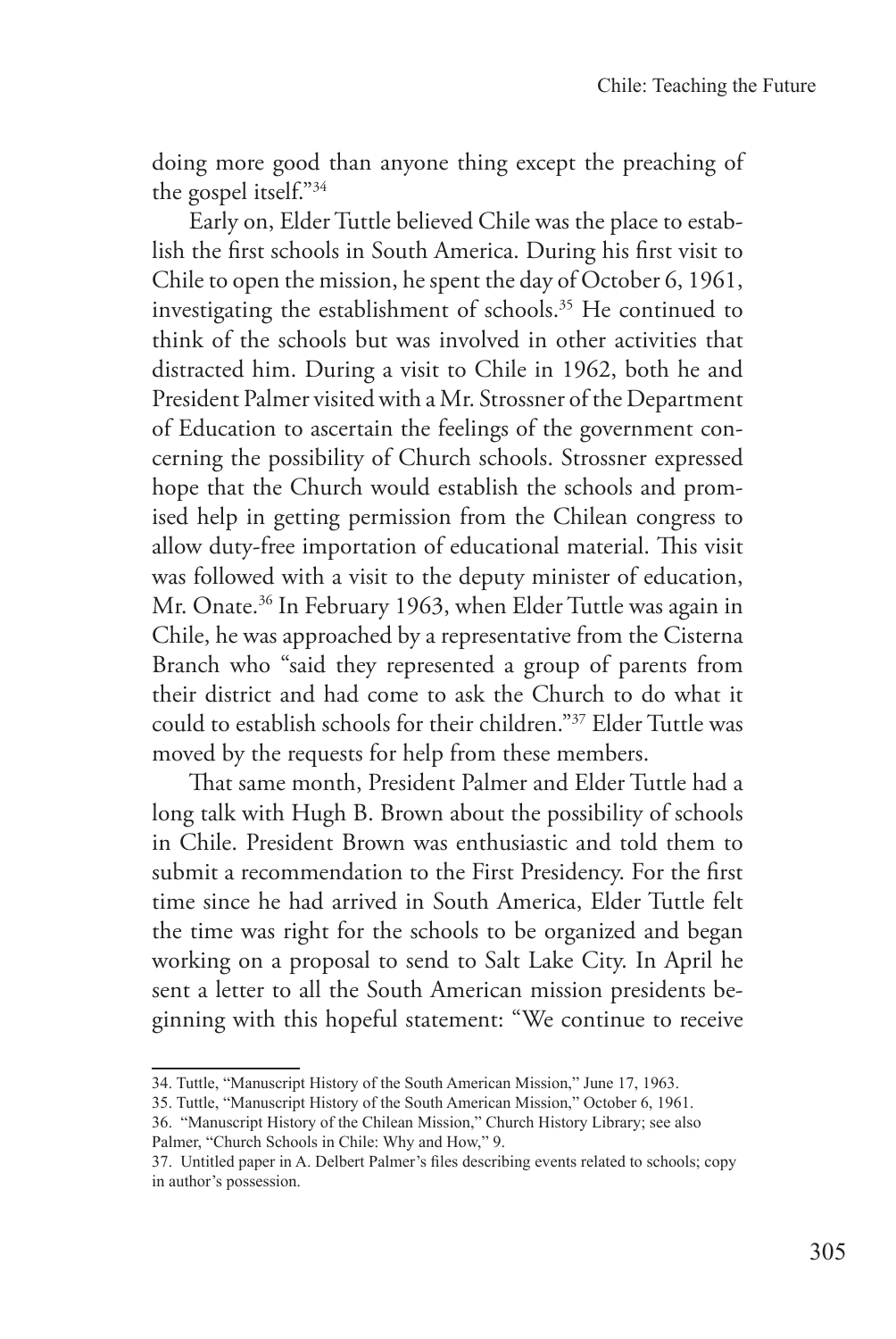bits of hope that sometime—perhaps in the near future—we might be able to have schools in South America." In the letter, Elder Tuttle asked each president to make recommendations for schools in their missions. His questions were specific, asking how the schools would be organized, indicating the size of the classes and availability of teachers. He asked for the number of children who might attend the schools and the physical facilities that would be available.<sup>38</sup>

President Palmer's detailed response to Elder Tuttle contained a large number of arguments supporting a need for a school. Chile was an underdeveloped nation, especially in the area of education. The strength of the leftist political parties could result in further disintegration of the nation, including the school system. The number of Chileans actually attending school beyond the sixth grade was less than 30 percent. Palmer believed, however, the need for Church schools was based less on the failure of education in the country than on the specific needs of Church members. Most member children had access to schools, but they were required to attend state-sponsored religious classes taught by Catholic priests: "In some instances, where our children have been attending Catholic schools they have been subjected to persecution."39

President Palmer suggested the reason for the schools was directly related to the evolution of the Church. He believed the schools would "do more to establish Zion in this country than any other factor." The religious and moral characteristics of the schools would prepare young members not only to obtain good jobs but also to become leaders in the Church: "The incorporation of moral teachings into daily instruction can help them prepare to form an LDS home." Palmer then mapped out where the schools would be established, made suggestions on administration, and finally indicated the cost of the project.

<sup>38.</sup> A. Theodore Tuttle to mission presidents, April 13, 1963; copy in Marné Tuttle's possession.

<sup>39.</sup> Palmer, "Church Schools in Chile," 2.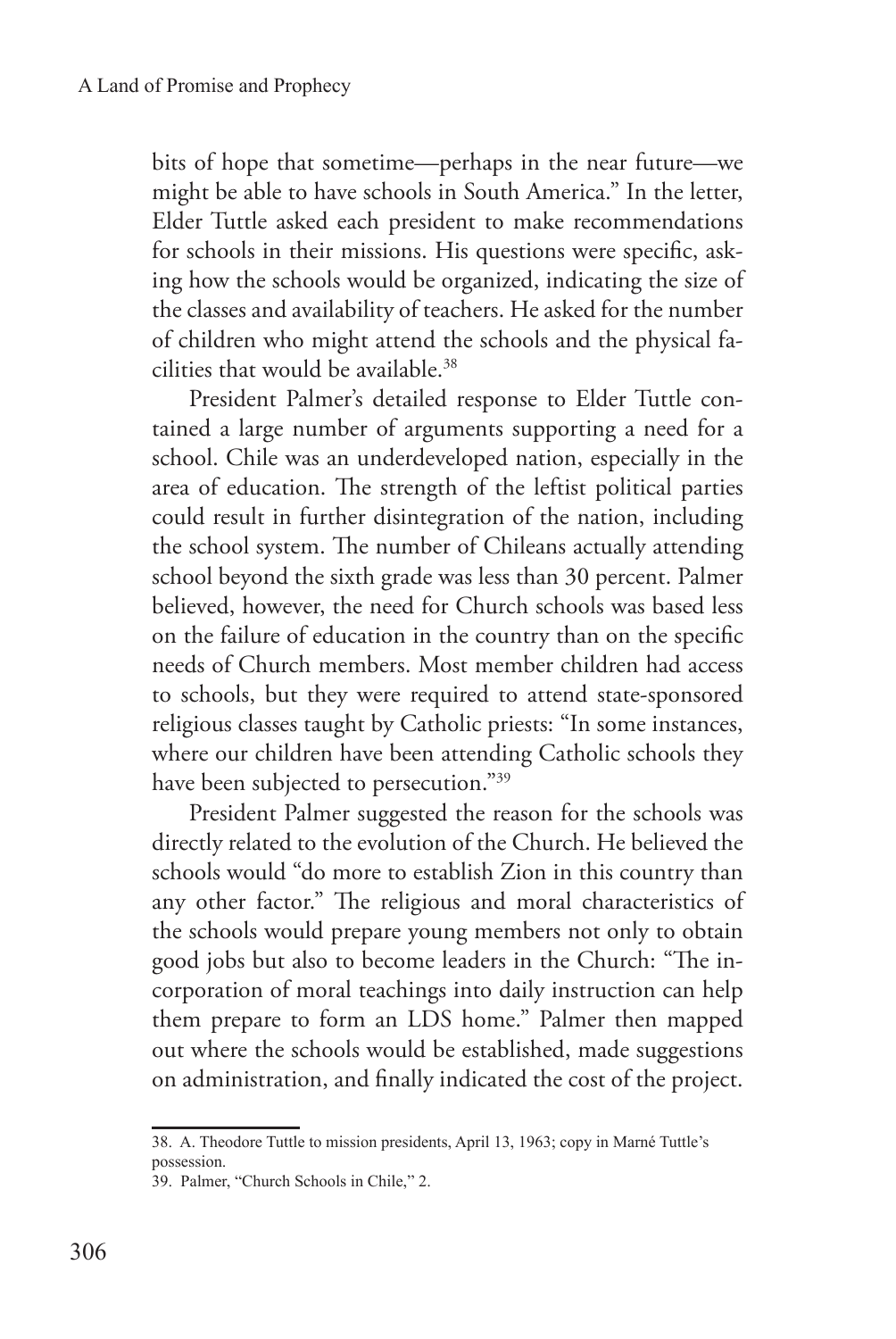It was a detailed and thorough report demonstrating that the Chilean Mission was anxious and waiting for the chance to start the pilot program.<sup>40</sup>

As impressive as Palmer's report may have been, an additional factor was probably more influential in persuading Elder Tuttle that Chile was the place to start the schools. In July 1962, Dale Harding, an educator who had been working at Brigham Young University and had a master's degree in education, received a Fulbright fellowship to go to Chile and work in a school. His interests were in training and curriculum. He and his wife, Joyce, had adopted two Chilean children, adding to their family of four children, and were interested in staying in the country. Here was the right administrator to start the schools. He had a background in Church education, an interest in developing curriculum, and a year's experience teaching in Chilean schools. But they had to move quickly because Harding's fellowship ended in July, and he would be returning to the United States.<sup>41</sup>

President Palmer sent his proposal to President Brown. Elder Tuttle included a letter officially requesting the establishment of Church schools. Elder Tuttle supported Palmer's reasons for the schools, which included persecution Church members were receiving in public schools along with the idea that schools would train future Church leaders. Elder Tuttle added a third reason related to the Church's responsibility to the indigenous population: "to fulfill the promises of the Lord as recorded in the Book of Mormon concerning the discharge of our full obligations to his Lamanite children."42 President Brown quickly responded to Palmer with tentative approval: "The Brethren are very much interested in the possibility of

<sup>40.</sup> Palmer, "Church Schools in Chile," 3.

<sup>41.</sup> Dale Harding, interview by Mark L. Grover, February 6, 2001, Sandy, Utah. There were also additional members from the United States who were involved in the planning of the school: Wendell Hall, Director of the Chilean North American Cultural Institute in Valparaíso, and John M. Bailey, working for the United States AID program in Santiago. 42. A. Theodore Tuttle to the First Presidency, May 28, 1963; copy in Marné Tuttle's possession.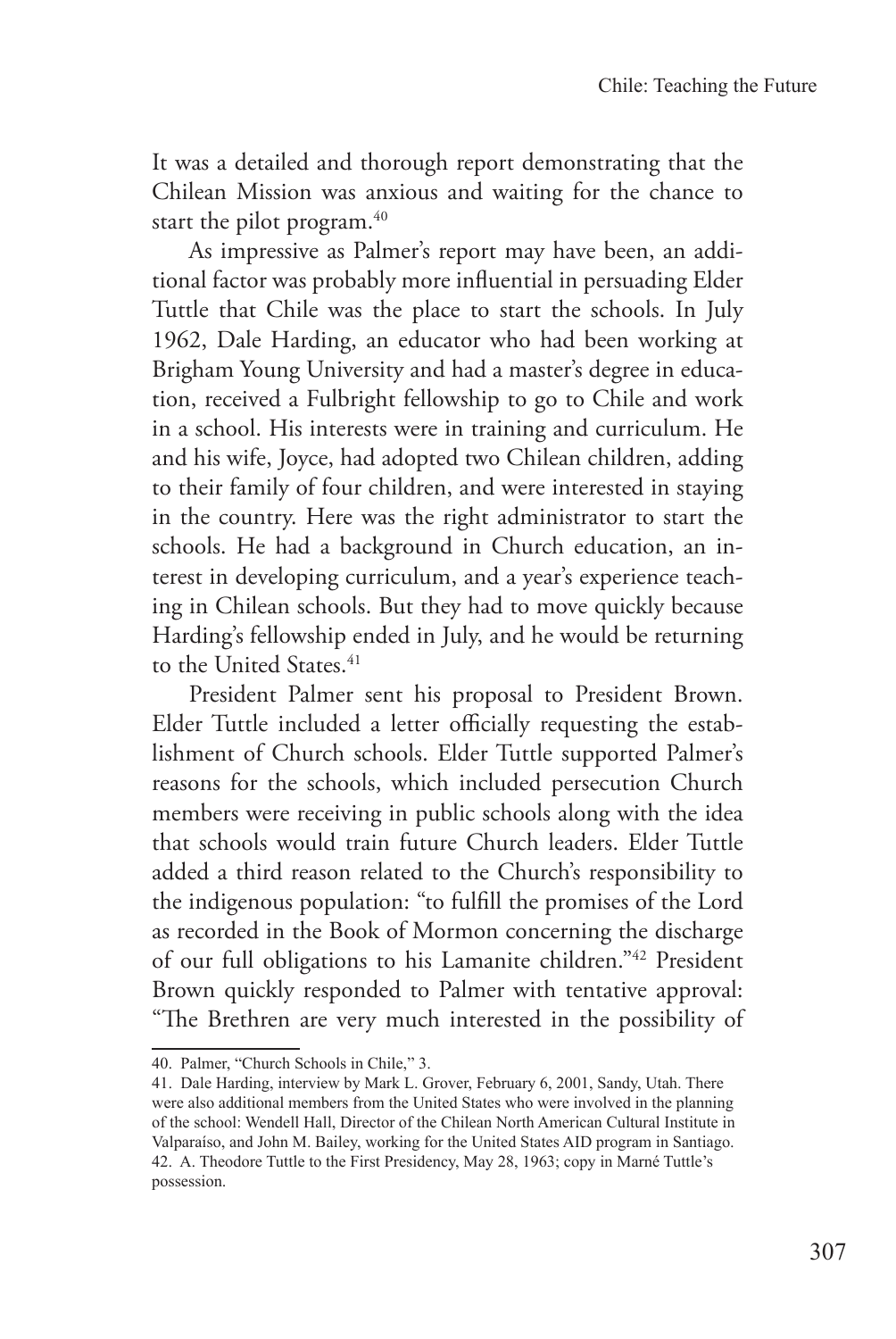establishing a school or schools, not only in Chile but other South American countries. It is our opinion that sort of a test or pilot project could be instigated there in Chile, and I think you will have the complete approval of the First Presidency in any program that can be established before the opening of the next school year. . . . I think a green light can be given for immediate action."43

President Palmer was authorized to talk to Harding and begin negotiating a stay in Chile to establish the school under the direction of President Palmer. Harding accepted the position, along with a living allowance, a furnished home, and travel expenses. Final approval was given on June 11, 1963, and was announced in the Church weekly magazine on June 29.44

Thus began an adventure that would last ten years. An elected parent group was to have an integral role in the school. Most teachers were to be both Chilean and Church members, but two teachers would be sister missionaries from the United States. All students would be required to pay a nominal monthly fee. The school would also receive some financial assistance from the Church. Dale Harding wrote the curriculum, which was based on Chilean educational requirements, Church principles, and the development of creativity.45

The First Presidency authorized two different schools, the first in Santiago at the chapel in La Cisterna (David O. McKay School) and a second in the coastal town of Viña del Mar (Hugh B. Brown School). A board of education was made up of the presidents of the branches involved in the school. A special plan was presented to the ministry of education and approved. Finally an agreement was made with the government allowing educational materials from the United States to be

<sup>43.</sup> Hugh B. Brown to A. Delbert Palmer, May 17, 1963; A. Theodore Tuttle to the First Presidency, May 17, 1963; copies in Marné Tuttle's possession.

<sup>44.</sup> First Presidency to A. Theodore Tuttle, June 11, 1963; copies in Marné Tuttle's possession; "Church to Open Schools in Chile," *Church News*, June 29, 1963, 3.

<sup>45.</sup> Dale Harding, "Schools in Chile: Suggestions," March 7, 1963; copy in author's possession. See also Harding, interview. Copies of curriculum outline and specific programs are in author's possession.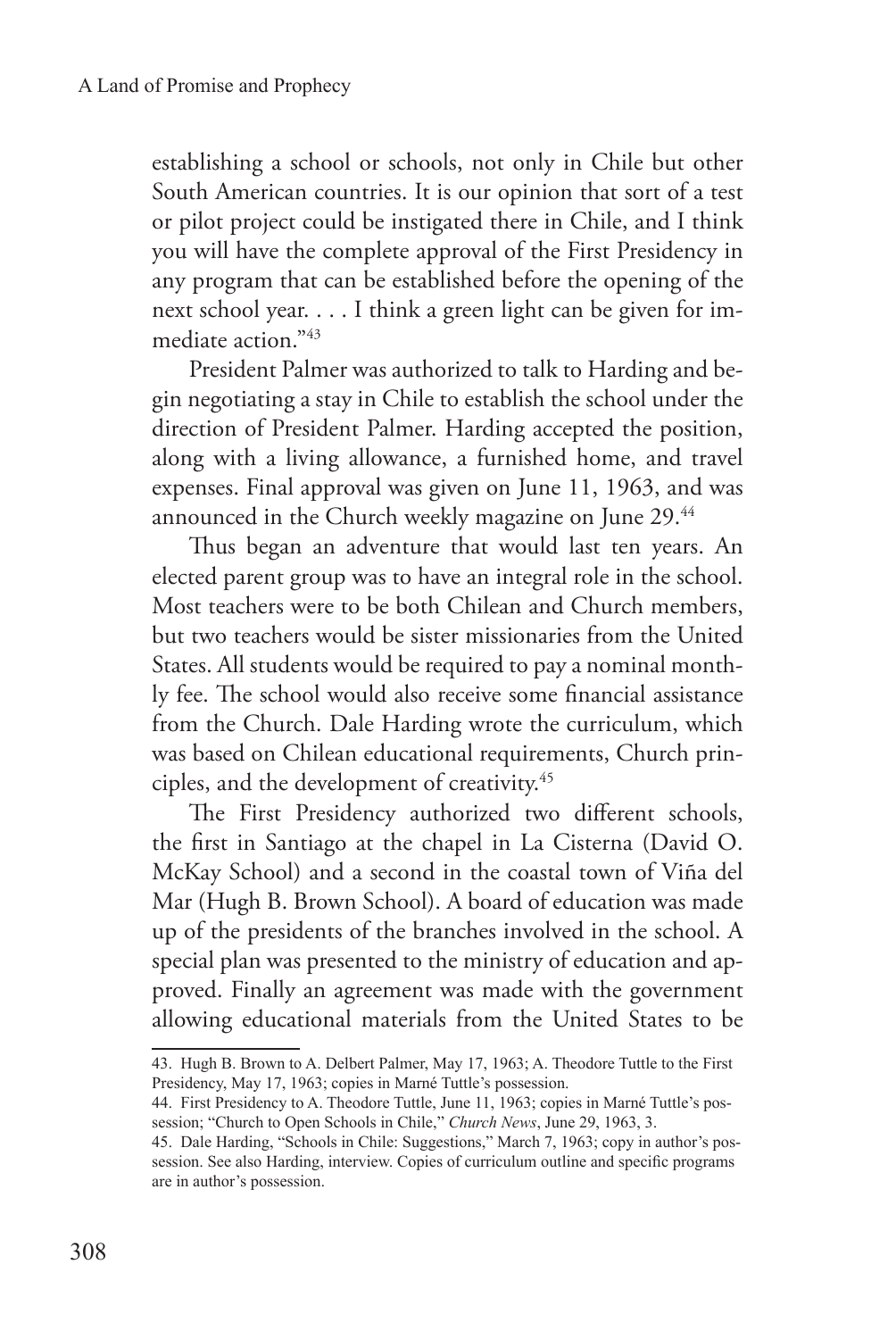imported. The program was named *Asociación Educacional y Cultural de La Iglesia de Jesucristo de los Santos de los Últimos Días* (Educational and Cultural Association of The Church of Jesus Christ of Latter-day Saints).

As plans were being finalized to open the schools in March 1964, the Palmers were released a few months earlier than expected. Carl and Helen Beecroft, who had been presiding over a mission in Mexico, experienced visa problems and were required to leave Mexico. They were assigned to Chile and officiated over the opening of the schools and the first few years of the schools' existence. By March 1964, the two schools were opened with 173 total students enrolled. The schools received some notoriety, and admittance was competitive. Members of other faiths attempted to get into the schools, one mother even offering to be baptized on the spot. Another tried to convince the director she was a member of the Church but was exposed when she was unable to identify Joseph Smith. Children of members had to be turned away because of lack of space. The quality of the teaching was evident at the end of the school year when all students in the two schools passed the government administered year-end examinations, a rare occurrence for any school in Chile. Elder Tuttle related to the First Presidency, "The Church Schools have been visited and acclaimed by many friends of the Church, educators, and other important people in Chile."46

Under Dale Harding's direction, the schools grew in both size and quality. When school began in 1964, they expanded to another chapel in Santiago, with a total of 339 students, twelve

<sup>46.</sup> Elder Tuttle to the First Presidency, 25–26. No date was on the letter, but because of its content it was determined to have been written in 1965. Notice this statement in a letter from Elder Tuttle to Delbert Palmer, December 13, 1964, regarding the fact that all the students passed the test: "While this may not be unusual in the United States, it was so phenomenal that the inspectors could not believe it. Never do all of the students in a school pass the examination! As a result of this, the inspectors stayed at the school for three hours trying to ascertain whether the examinations were valid, or if they could have possibly made any mistake" (copies in author's possession).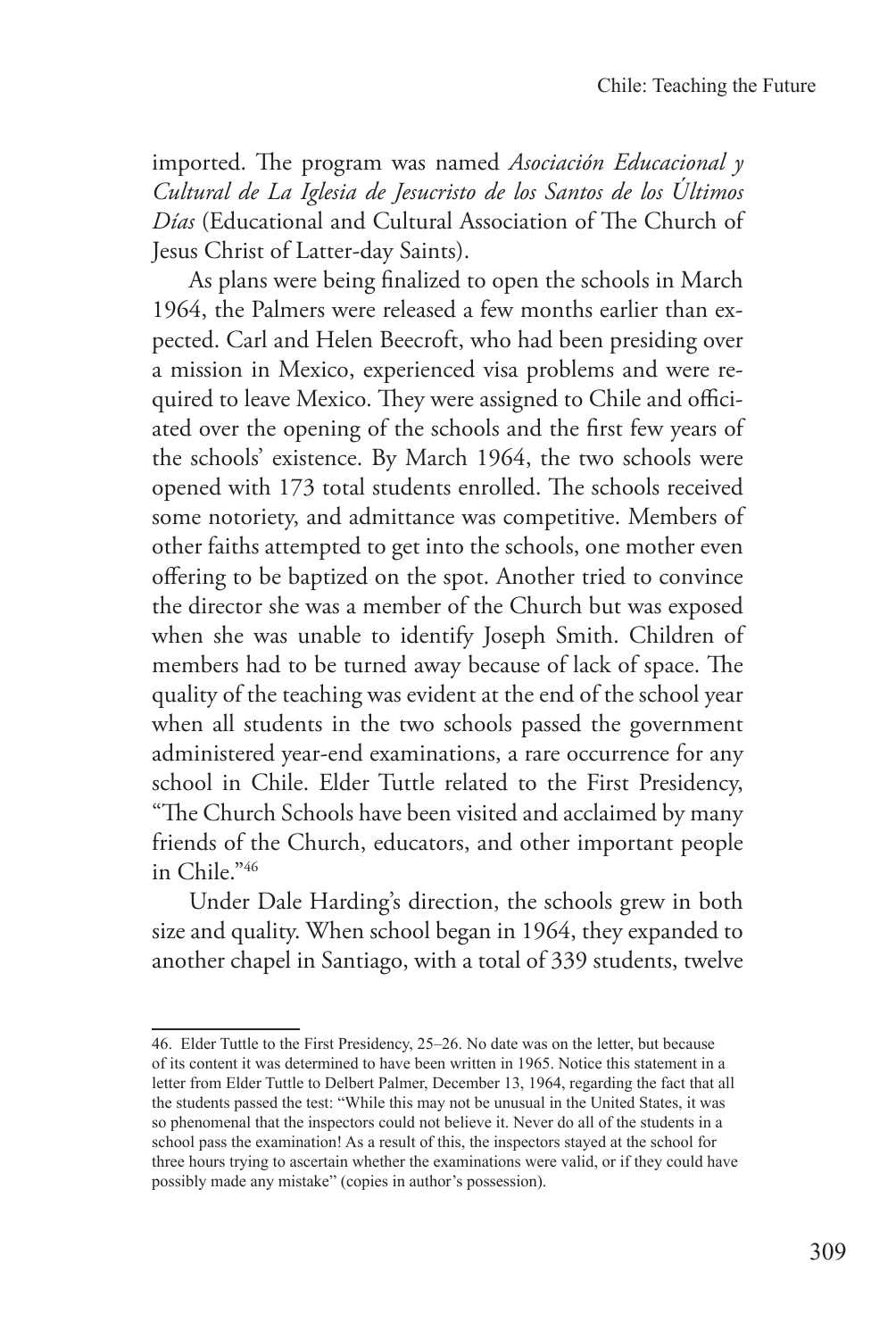salaried Chilean teachers, and two sister missionary teachers.<sup>47</sup> One of the greatest honors for President Palmer occurred in



President Hugh B. Brown meets Chilean school student with Dale Harding

1965, when the Church opened a second school in Santiago (Republica) and named it the "A. Delbert Palmer School." This was a fitting honor for the president who worked hard to ensure that the dream of schools became a reality. The success of the schools so impressed President Brown that he planned similar schools first in Peru and then in all the countries of South America. But those expansion plans never materialized.48 In Chile the program expanded into seven different regions, including Arica in the far north. The number attending reached more than 2,600 students. However, in 1978 the Church announced closure of the schools as part

of the closing of most Church schools worldwide. One reason cited was the availablity of adequate schools in the country. A second reason that was probably closer to reality was the cost of the schools made it impossible for the Church to provide educational opportunities to all its members either in Chile or worldwide. Elder Tuttle's and President Palmer's dream of Church schools throughout South America would not become a reality.<sup>49</sup>

<sup>47.</sup> Tuttle to the First Presidency, 27.

<sup>48.</sup> A. Thomas and Helen Fyans to the Tuttles, September 19, 1964; copy in Marné Tuttle's possession. At that time President David O. McKay was struggling with serious health problems, and many such proposals were not acted upon.

<sup>49.</sup> Benigno Pantoja Arratia, "Mi Experiencia vivida en los Colegios de la Iglesia de Jesucristo de los Santos de los Últimos Días en Chile," n.d., 192–93, Church History Library, Salt Lake City. This is an extensive description of the schools during the time Pantoja was director of the schools from 1974 to 1978. Lyle J. Loosle became director after Harding left in 1967 and continued in this position until 1973.